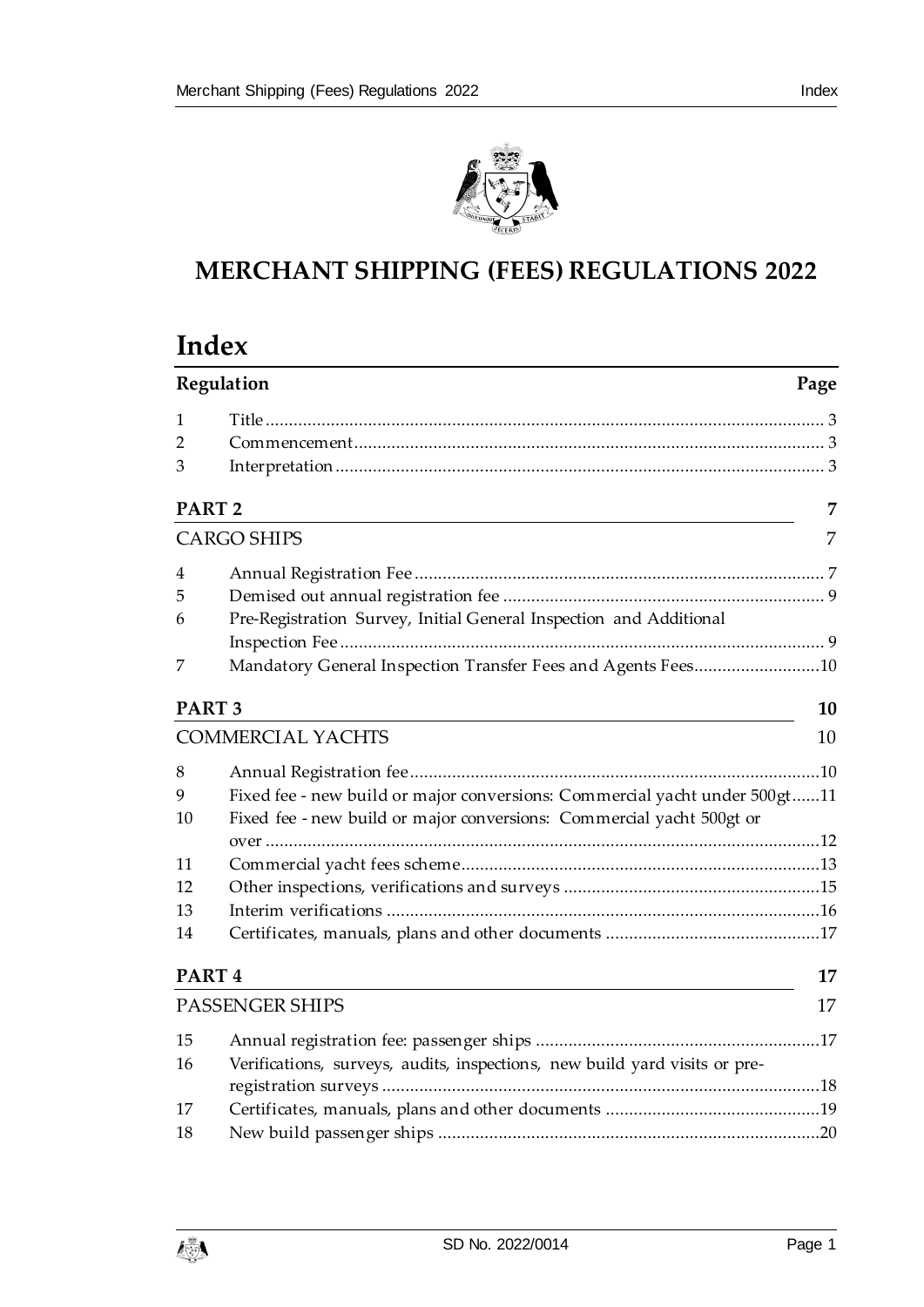| PART <sub>5</sub> |                                                                      | 21  |
|-------------------|----------------------------------------------------------------------|-----|
|                   | <b>FISHING VESSELS</b>                                               | 21  |
| 19                |                                                                      | .21 |
|                   | PART <sub>6</sub>                                                    | 21  |
|                   | <b>PLEASURE VESSELS</b>                                              | 21  |
| 20                |                                                                      |     |
| 21                | Pleasure vessel maintaining large commercial yacht code compliance22 |     |
|                   | PART <sub>7</sub>                                                    | 22  |
|                   | <b>COMPANY FEES</b>                                                  | 22  |
| 22                | Company audits, certificate fees and MLC recruitment and placement   | .22 |
|                   | PART <sub>8</sub>                                                    | 23  |
|                   | <b>LIABILITY CERTIFICATES</b>                                        | 23  |
| 23                |                                                                      | .23 |
|                   | PART <sub>9</sub>                                                    | 23  |
|                   | SEAFARER'S CERTIFICATES AND DOCUMENTS                                | 23  |
| 24                |                                                                      |     |
|                   | <b>PART 10</b>                                                       | 24  |
|                   | <b>REGISTRY FEES</b>                                                 | 24  |
| 25                |                                                                      |     |
| 26                |                                                                      |     |
|                   | <b>SCHEDULE 1</b>                                                    | 26  |
|                   | <b>MARPOL ANNEX VI - EEDI REDUCTION FACTORS</b>                      | 26  |
|                   | <b>SCHEDULE 2</b>                                                    | 27  |
| <b>MAP</b>        |                                                                      | 27  |

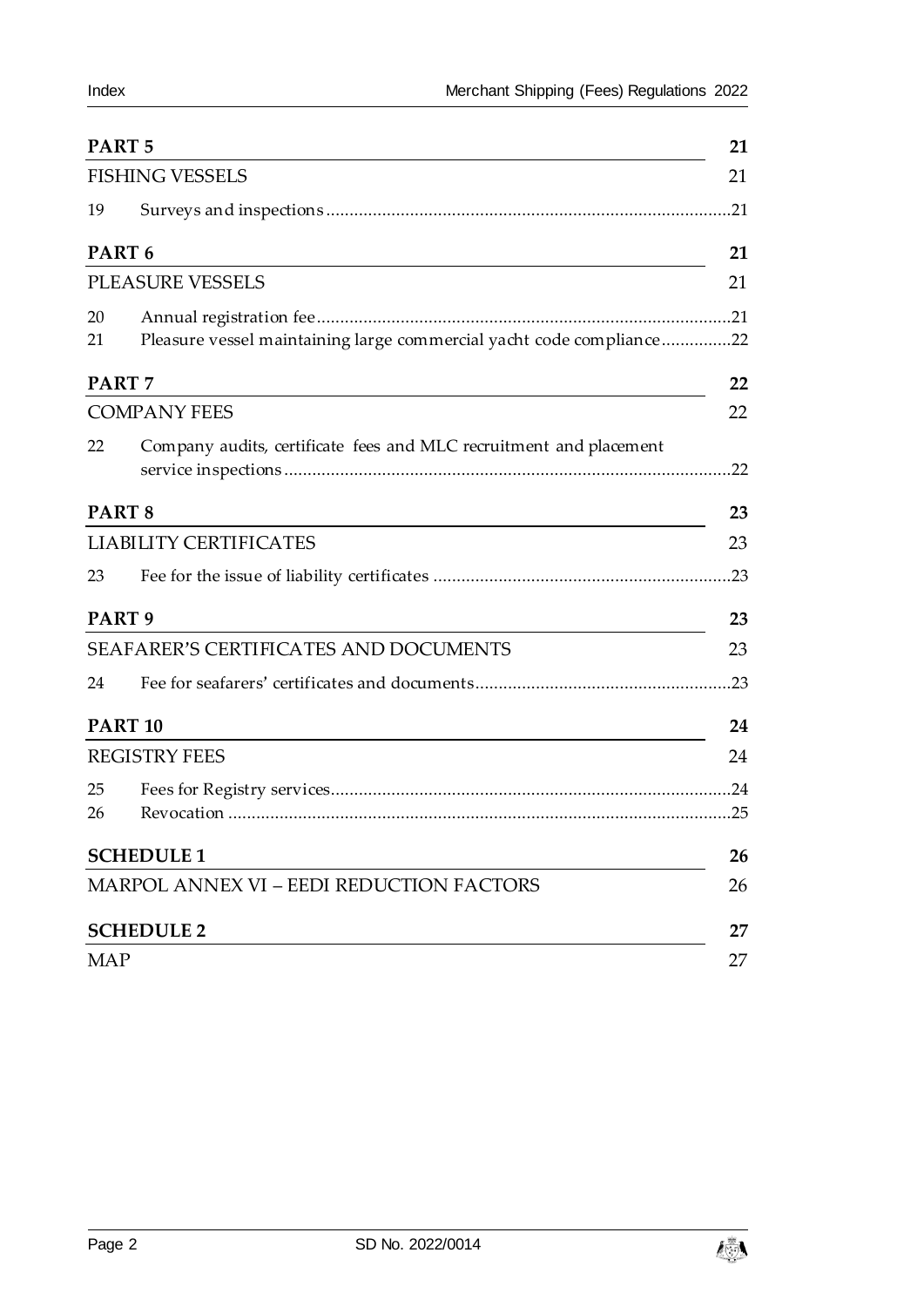

*Merchant Shipping (Miscellaneous Provisions) Act 1996*

# **MERCHANT SHIPPING (FEES) REGULATIONS 2022**

*Approved by Tynwald: 15 March 2022 Coming into Operation: 1 April 2022*

The Department for Enterprise, with the consent of Treasury, makes the following Regulations under section 17(1) of the Merchant Shipping (Miscellaneous Provisions) Act 1996.

#### <span id="page-2-0"></span>**1 Title**

These Regulations are the Merchant Shipping (Fees) Regulations 2022.

#### <span id="page-2-1"></span>**2 Commencement**

If approved by Tynwald, these Regulations come into operation on 1 April 2022.

## <span id="page-2-2"></span>**3 Interpretation**

In these Regulations –

- **"agents' fees"** means any fees charged by the vessel's agent in providing assistance to a surveyor when travelling to a vessel;
- **"alternative fuel"** means liquefied natural gas (LNG), liquefied petroleum gas (LPG), methanol, ammonia, hydrogen, hydrogen enriched fuel, fuel cells, or battery systems;
- **"Americas zone"** means the countries or offshore areas delineated on the map in Schedule 2 as the Americas zone;
- **"Asian zone"** means the countries or offshore areas delineated on the map in Schedule 2 as the Asian zone;
- **"Australasian zone"** means the countries or offshore areas delineated on the map in Schedule 2 as the Australasian zone;
- **"cargo ship"** means any ship which is not a passenger ship, pleasure vessel, fishing vessel, small ship or commercial yacht;
- **"certificate of compliance for a large charter yacht"** means a certificate of compliance issued in accordance with the Large Commercial Yacht Code;

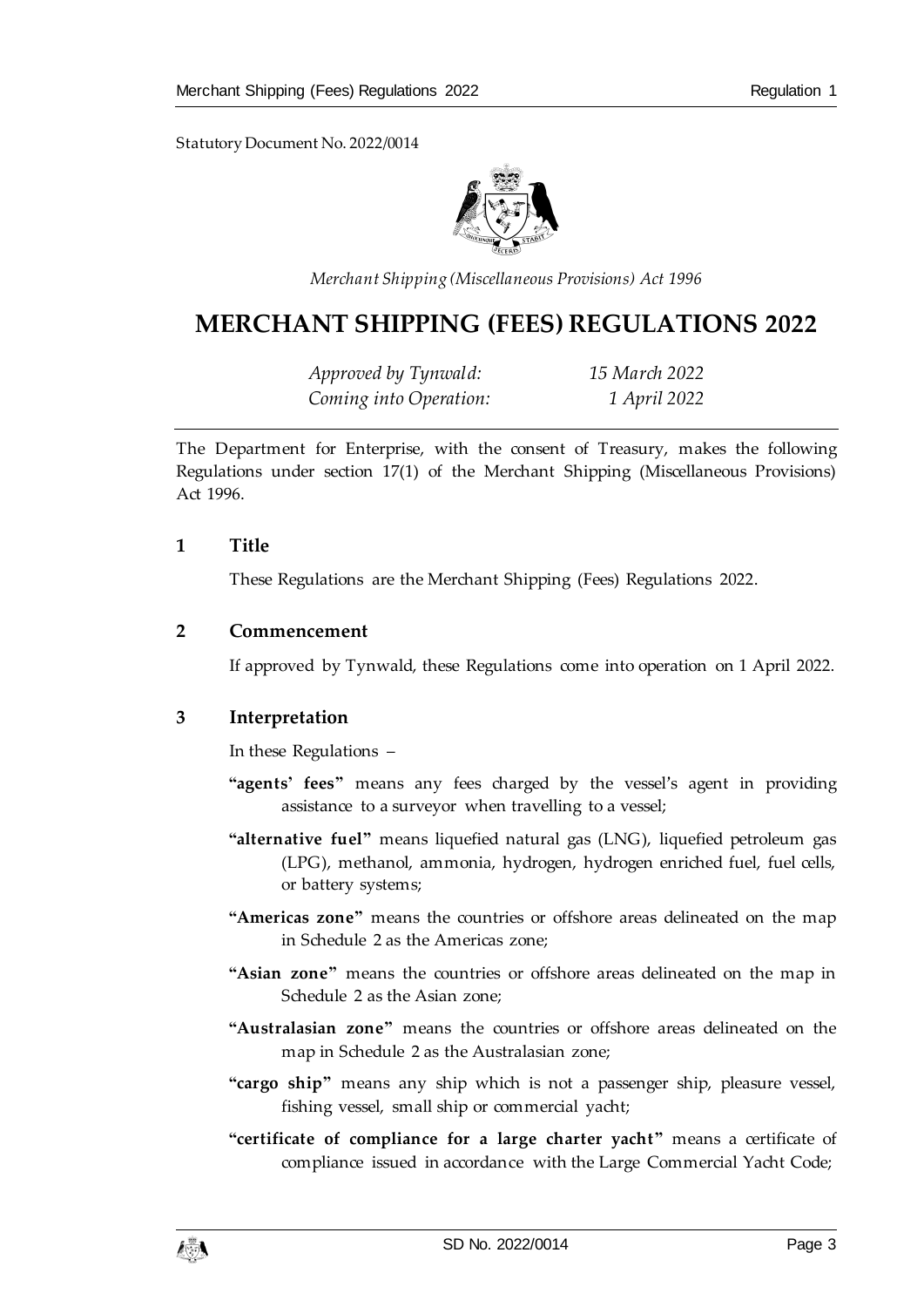**"commercial yacht"** means a vessel which is registered or to be registered in the Island under Part I or Part IV of the *Merchant Shipping Registration Act 1991* and which is or is to be certificated in accordance with the Large Commercial Yacht Code;

**"company"** means —

- (a) the owner of the ship; or
- (b) any other organisation or person such as the manager, or the bareboat charterer, who —
	- (i) has assumed the responsibility for operation of the ship from the owner of the ship; and
	- (ii) on assuming such responsibility, has agreed to take over all the duties and responsibility imposed by the ISM Code;
- **"company ISM document of compliance audit"** or **"company audit"** means an audit to verify a company has and operates a safety management system in accordance with the requirements of the ISM Code;
- **"company ISM document of compliance"** means a document of compliance issued in accordance with the ISM Code, Part B, section 13;
- **"CSR"** means a continuous synopsis record required by SOLAS Chapter XI-1 regulation 5;
- **"demise in registration"** means registration of a vessel under Part IV of the *Merchant Shipping Registration Act 1991* (the demise Register);
- **"demise out registration"** or **"demised out"** means registration of a Manx ship in a compatible register in accordance with Part III of the Merchant Shipping (Demise Charter Register) Regulations 1991<sup>1</sup>;
- **"Department"** means the Department for Enterprise;
- **"DMLC"** means a declaration of maritime labour compliance issued in accordance with Part 20 or Part 21 of the Merchant Shipping (Maritime Labour Convention) Regulations 2013<sup>2</sup> ;
- **"European zone"** means the countries or offshore areas delineated on the map in Schedule 2 as the European zone;
- **"fee year"** means a period of 12 months beginning with 1 April;
- **"fishing vessel"** means a vessel registered or to be registered under Part III of the *Merchant Shipping Registration Act 1991*;

l



<sup>1</sup> SD394/91 as amended by SD 215/92, SD299/92, SD 361/92, SD 363/92, SD 369/92, SD 689/96, SD 552/99 , SD 269/04, SD 523/04, SD276/06, SD 818/06, SD 2014/0065, SD 2014/0238, SD2017/0185, SD2015/0387, SD2018/0088, SD2018/0278, SD2020/0231 and SD2020/0552.

<sup>2</sup> SD0234/13 as amended by SD2014/0238, SD2014/0415, SD2015/0055, SD2015/0230, SD2016/0328 and 2018/0312.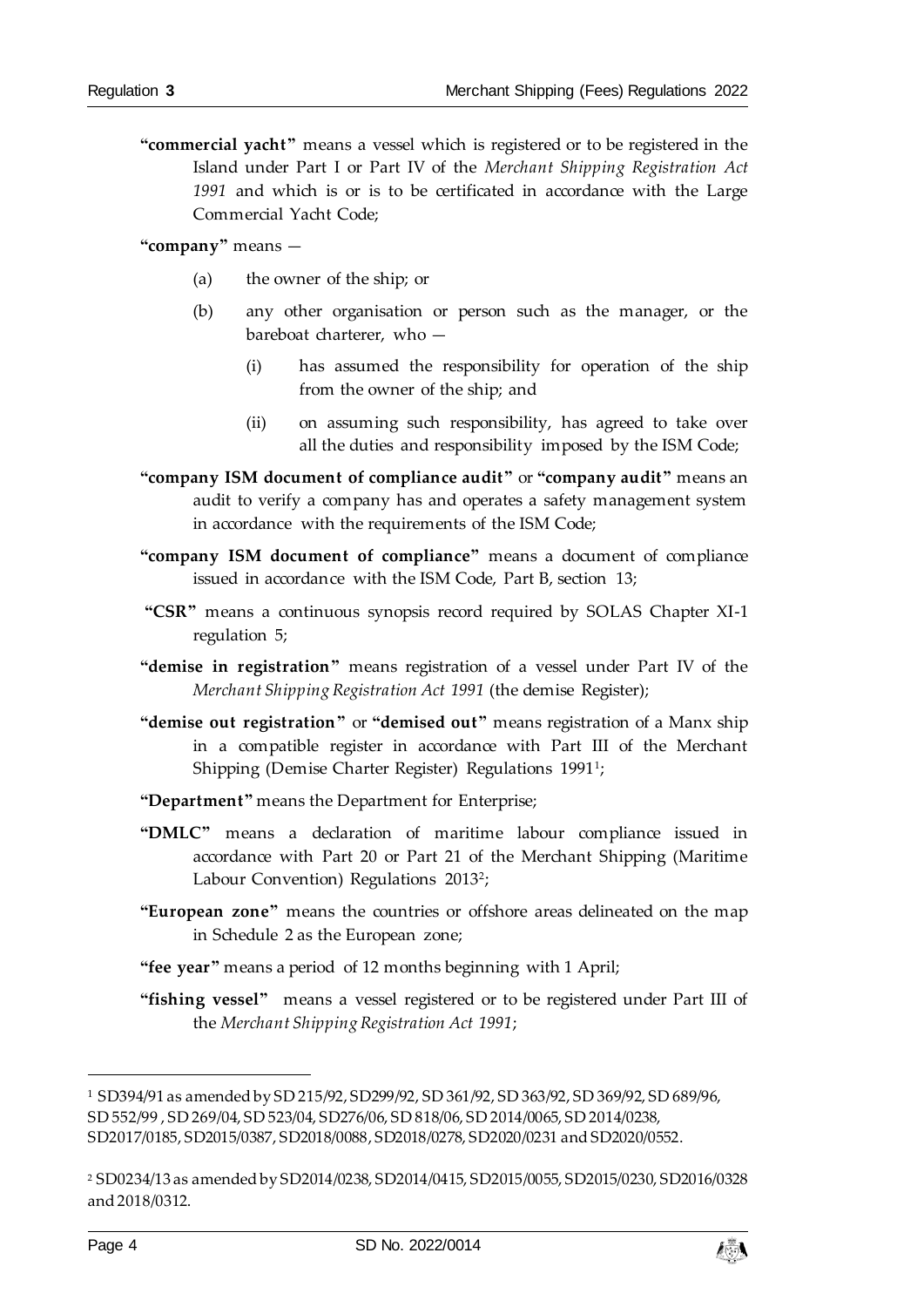**"gt"** means gross tonnage;

- "high speed craft safety certificate" means a certificate issued in accordance paragraph 1.8.1 of the International Code of Safety for High Speed Craft (HSC Code);
- **"IMO"** means the International Maritime Organization;
- **"initial general inspection"** means the inspection required by regulation 30 of the Merchant Shipping (Survey and Certification) Regulations 2018*;*
- **"interim MLC certificate"** means an interim certificate issued in accordance with Part 20 of the Merchant Shipping (Maritime Labour Convention) Regulations 2013, but does not include a DMLC;
- **"interim safety management certificate"** means an interim certificate issued in accordance with the ISM Code, Part B section 14;
- **"interim ship security certificate"** means an interim certificate issued in accordance with the ISPS Code, Part A section 19.4;
- **"ISM"** or **"ISM Code"** means the International Management Code for the Safe Operation of Ships and for Pollution Prevention (International Safety Management Code), including all amendments made to that Code up to and including those adopted by IMO resolution MSC.353 (92) on 21 June 2013 which came into force 1 January 2015;
- **"ISPS"** or **"ISPS Code"** means the International Ships and Port Facility Security Code adopted by Resolution 2 of the Conference of Contracting Governments to the International Convention for the Safety of Life at Sea, 1974, on 12 December 2002 and which came into force on 1 July 2004, and includes all amendments made to that Code up to and including those adopted by IMO Resolution MSC.196 (80) on 20 May 2005 which came in to force on 1 January 2009;
- **"Large Commercial Yacht Code"** means Part A of the Red Ensign Group Yacht Code January 2019 edition;

**"major conversion"** means a conversion of a vessel —

- (a) which substantially alters the dimensions of a vessel; or
- (b) which changes the type of the vessel; or
- (c) the intent of which in the opinion of the Department is substantially to prolong its life; or
- (d) which otherwise so alters the ship that, if it were a new vessel, it would become subject to the relevant existing vessel;
- **"mandatory general inspection"** means the inspection required by regulation 31 of the Merchant Shipping (Survey and Certification) Regulations 2018;
- **"Manx ship"** has the meaning given by section 1 of the *Merchant Shipping Registration Act 1991* and includes a ship registered under Part IV of that Act (the Demise Charter Register);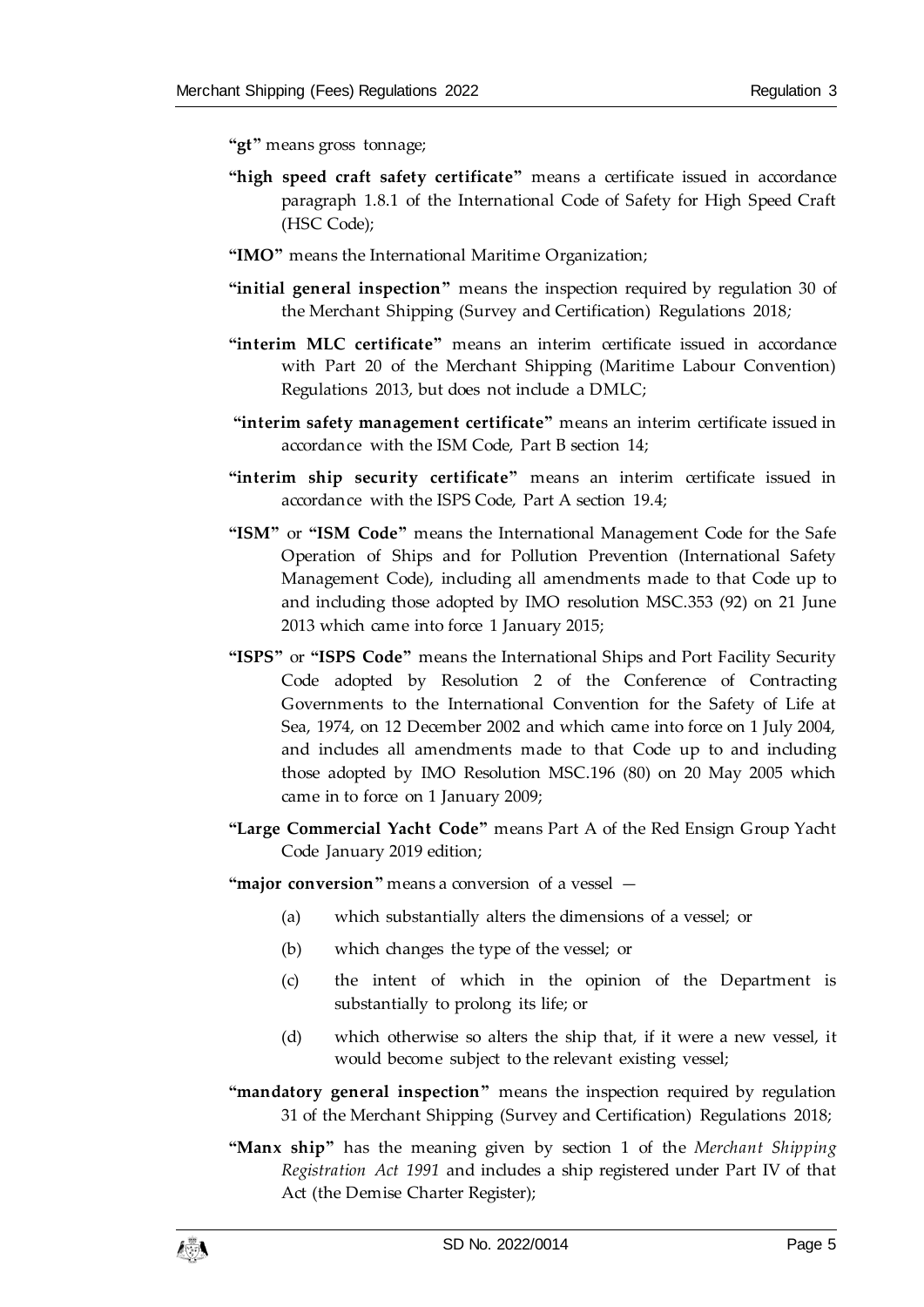- **"Maritime Labour Convention"** or **"MLC"** means the Convention adopted on the 23 February 2006 by the General Conference of the International Labour Organization in Geneva, as amended by the 103<sup>rd</sup> session of the International Labour Conference on 11 June 2014, which came into force on 18 January 2017;
- **"Middle Eastern and Africa zone"** means the countries or offshore areas delineated on the map in Schedule 2 as the Middle Eastern and Africa zone;
- **"MLC certificate"** means a certificate issued in accordance with Part 20 of the Merchant Shipping (Maritime Labour Convention) Regulations 2013 and includes a DMLC;
- **"passenger"** means every person carried on a ship other than
	- (a) a person who is employed or engaged or works in any capacity on-board the ship on the business of the ship; and
	- (b) a child under one year of age;

**"passenger ship"** means a ship which carries more than 12 passengers;

- **"passenger ship safety certificate"** means a certificate issued in accordance with SOLAS Chapter I regulation 12;
- **"pleasure vessel"** has the meaning given by regulation 6 of the Merchant Shipping (Pleasure Vessel) Regulations 2003<sup>3</sup> ;
- **"pre-registration survey"** means the survey required by section 7 of the *Merchant Shipping Registration Act 1991*;
- **"Register"** means the register of ships kept in accordance with Parts I to IV of the *Merchant Shipping Registration Act 1991*;
- **"safe manning document"** means a document issued by the Department in accordance with regulation 9 of the Merchant Shipping (Manning and STCW) Regulations 2014<sup>4</sup> ;
- **"safety management certificate"** means a certificate issued in accordance with the ISM Code, Part B section 13.7;
- **"safety management system"** means a structured and documented system enabling Company personnel to implement effectively the Company safety and environmental protection policy;
- **"ship security certificate"** means a certificate issued in accordance with the ISPS Code, Part A section 19.2;
- **"ship security plan"** means the ship security plan required by the ISPS Code, Part A section 9;

j



<sup>3</sup> SD396/03 as amended by SD269/04, SD2014/0238, SD2014/0415 and SD2015/0055.

<sup>4</sup> SD2014/0238 as amended by SD2014/0415, SD2018/0187, SD2018/0278 and SD2021/0175.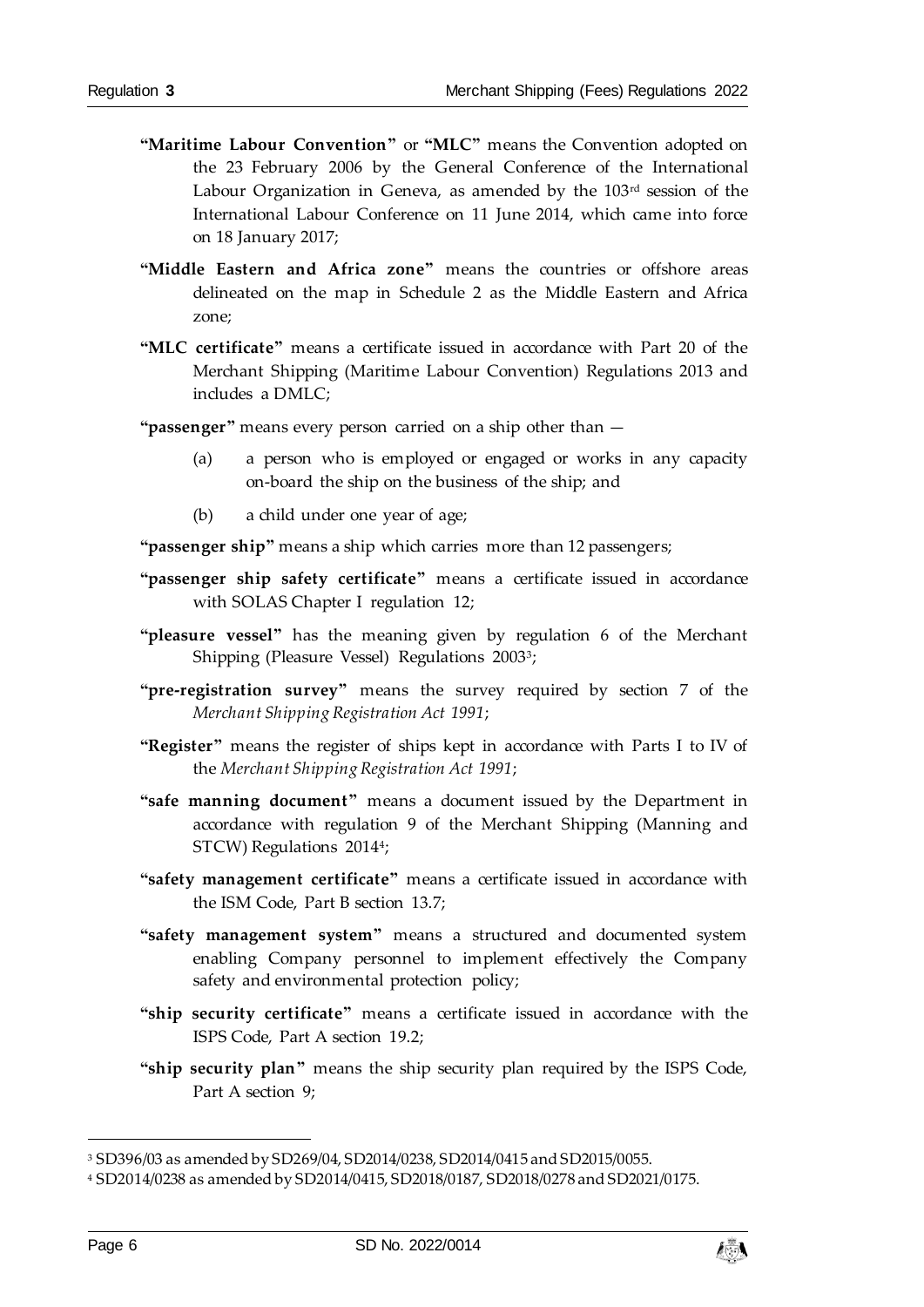- **"small ship"** means a ship registered or to be registered in the Island under Part II of the *Merchant Shipping Registration Act 1991*;
- **"SOLAS"** means the International Convention for the Safety of Life at Sea 1974 as adopted on the 1 November 1974 by the IMO International Conference on Safety of Life at Sea, as amended by the 1988 Protocol which came into force on 3 February 2000;

**"technically managed from the Island"** means —

- (a) for ships of 500gt and over where the responsibility for the operation of the ship and all the duties and responsibilities imposed by the ISM Code are undertaken by the Company from the Island, or
- (b) for ships under 500gt where the day to day operation of the ship is undertaken from the Island which includes —
	- (i) the statutory certification of the ship,
	- (ii) the operational safety of the ship,
	- (iii) the manning of the ship, and
	- (iv) anti-pollution measures,
- **"travel day"** means a day where a surveyor is travelling to the location of the vessel or office and during which no survey work is undertaken;
- **"waiting day"** means a day where a surveyor has travelled to the location of the vessel or office and is unable to commence work;
- **"working day"** means 10 hours in a 24 hour period or any part of 10 hours worked by a person; and
- <span id="page-6-0"></span>**"wreck removal insurance certificate"** means a certificate issued in accordance with Article 12(2) of the Nairobi International Convention of the Removal of Wrecks 2007 adopted in Nairobi on 18 May 2007.

# **PART 2**

## CARGO SHIPS

#### <span id="page-6-2"></span><span id="page-6-1"></span>**4 Annual Registration Fee**

(1) An annual registration fee determined in accordance with Table 1 is payable in respect of a cargo ship which is on the Register on 1 April of a fee year.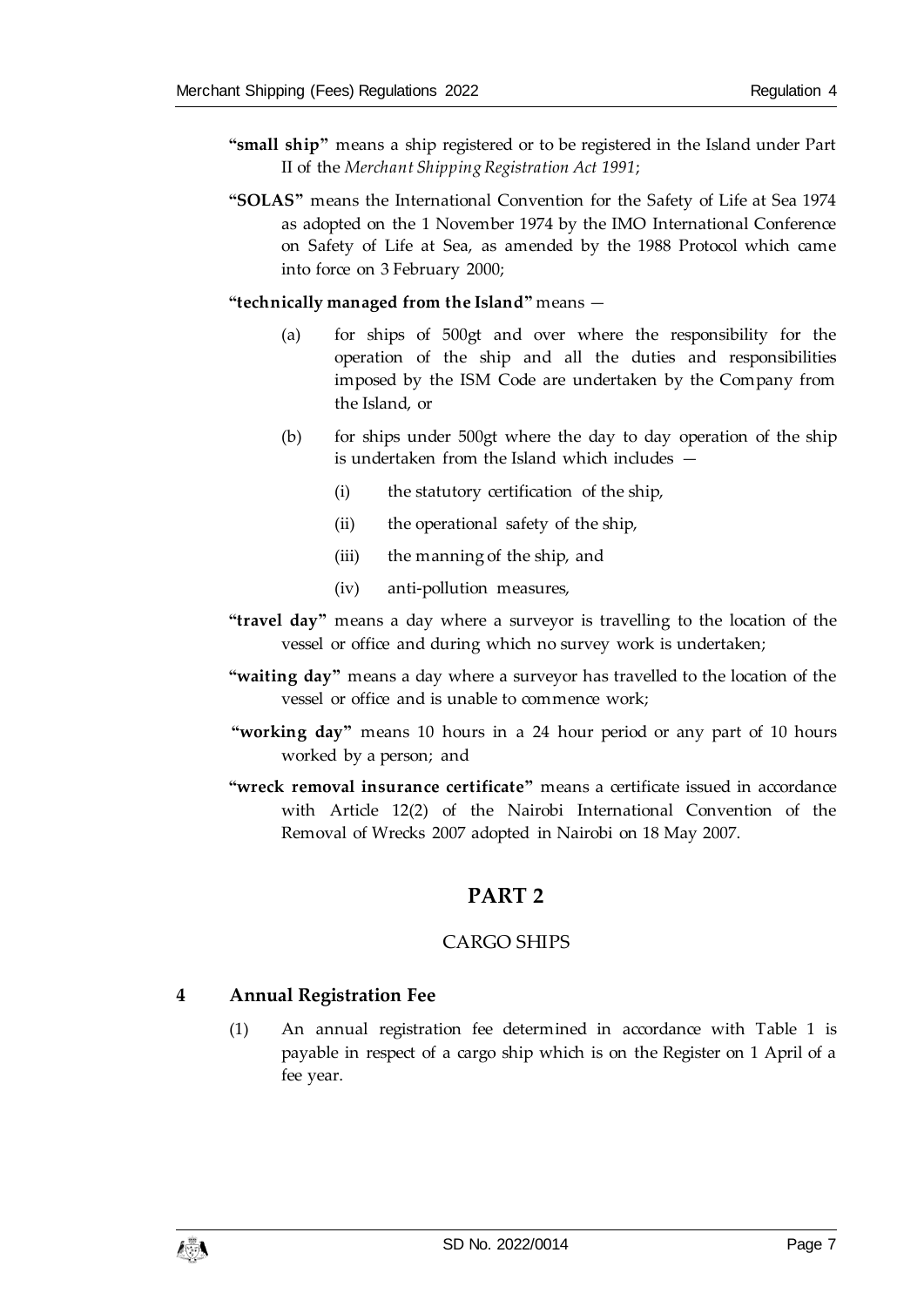| Table 1                     |                         |  |
|-----------------------------|-------------------------|--|
| Cargo ship by gross tonnage | Annual registration fee |  |
| Up to $3,000$ gt            | £4,030                  |  |
| 3,001 to 10,000gt           | £4,605                  |  |
| 10,001 to 50,000gt          | £5,180                  |  |
| 50,001 to 100,000 gt        | £5,760                  |  |
| 100,001gt and over          | £6,335                  |  |

- (2) For a cargo ship which registers on a day after 1 April of a fee year, the annual registration fee is payable on a pro-rata basis calculated daily from the date of registration up to and including the next 31 March.
- (3) The following discounts are applied to the annual registration fee specified in Table 1 and paragraph  $(2)$  -
	- (a) a discount of 10% for a cargo ship which on the 1 April of the fee year in question exceeds the MARPOL Annex VI EEDI reduction factors specified in Schedule 1;
	- (b) a single discount of 15% for a cargo ship which provides evidence of one or more of the following—
		- (i) of its use of biofuel or biofuel blends as the primary source of fuel for power (main and/or auxiliary engines) for a period of not less than 120 days during the 12 months preceding the 1 April of the fee year for which the annual registration fee is payable;
		- (ii) its ability to use alternative fuel;
		- (iii) its ability to use wind assisted propulsion or wind energy for power generation;
		- (iv) its ability to use shore-side energy to provide continuous electrical power to its equipment (refrigeration, cooling, heating, lighting, emergency and other equipment) while it loads or unloads its cargo at berth with its main and auxiliary engines turned off (cold ironing).
- (4) For the purposes of paragraph  $3(b)(iv)$ 
	- (a) a ship has the ability to use "shore-side energy" if it is fitted with a purpose designed system approved by a classification society;
	- (b) "shore-side energy" is not the shore power connection used in dry dock.
- (5) Where a discount of 10% under paragraph (3)(a) and a discount of 15% under paragraph (3)(b) would otherwise apply to the annual registration fee, only the 15% discount shall be applied to that fee.

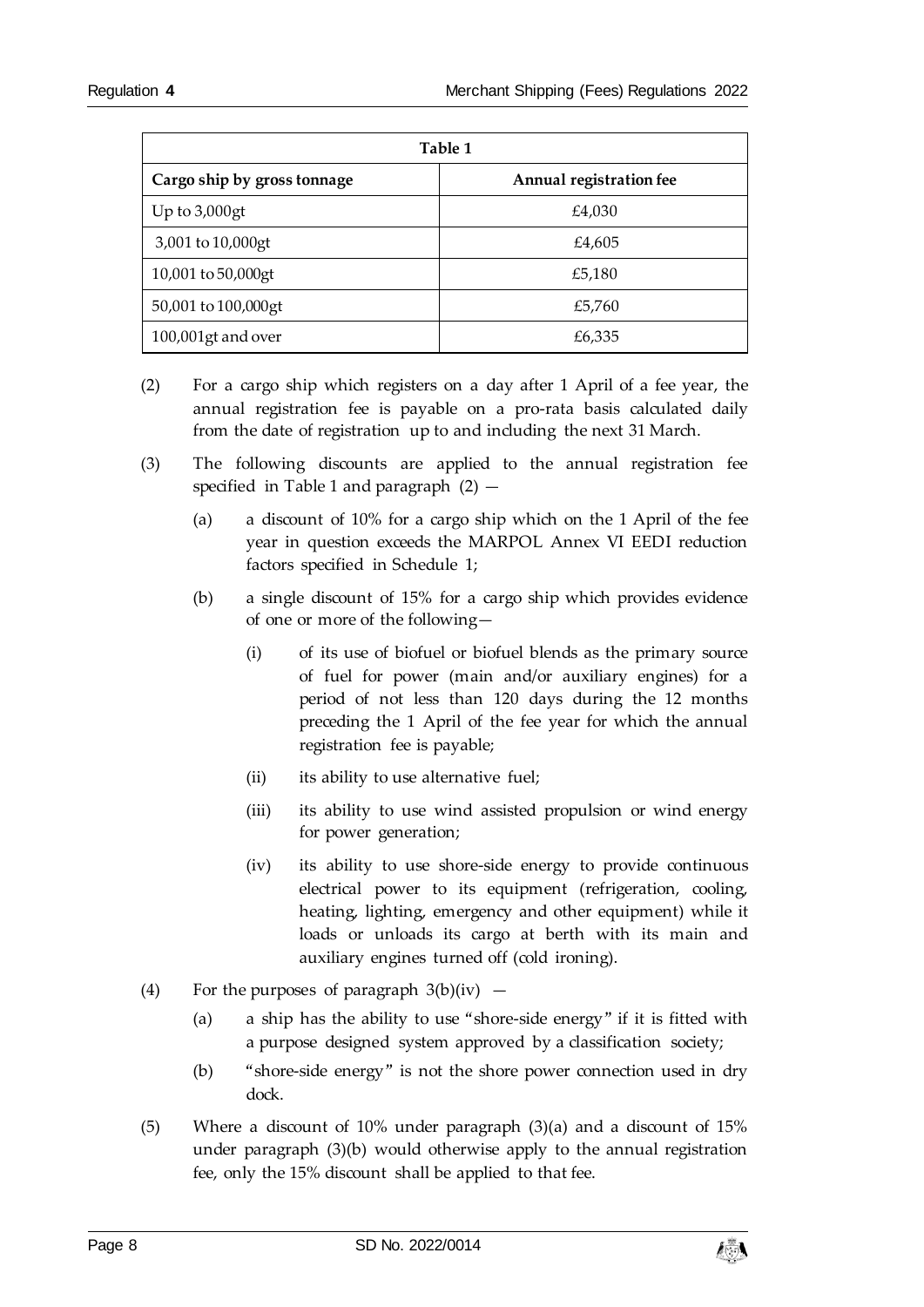- (6) The annual registration fee is non-refundable.
- (7) Paragraphs (1) to (6) of this regulation do not apply to a demised out cargo ship.

#### <span id="page-8-0"></span>**5 Demised out annual registration fee**

- (1) An annual registration fee of  $E2,135$  is payable in respect of a demised out cargo ship which is —
	- (a) not technically managed from the Island, and
	- (b) on the Register on the 1 April of a fee year.
- (2) An annual registration fee of  $£1,068$  is payable in respect of a demised out cargo ship which is —
	- (a) technically managed from the Island, and
	- (b) on the Register on the 1 April of a fee year
- (3) The annual registration fee is non-refundable.

# <span id="page-8-1"></span>**6 Pre-Registration Survey, Initial General Inspection and Additional Inspection Fee**

(1) The fees for a pre-registration survey, initial general inspection or additional inspection of a cargo ship are those specified in Table 2.

| Table 2                                                                                                                      |                 |
|------------------------------------------------------------------------------------------------------------------------------|-----------------|
| Cargo ship pre-registration survey, initial general inspection and<br>additional inspection fee                              | Fee             |
| Surveyor travel (including cost of visas) and the transfer of the<br>surveyor from the port to the ship or the ship to port. | Charged at cost |
| Work undertaken in a port or shipyard in the Island                                                                          | £105 per hour   |
| Work undertaken anywhere other than a port or shipyard in the<br>Island                                                      | £3,560          |
| Remote pre-registration survey, remote initial general inspection or<br>remote additional inspection                         | £3,560          |

- (2) The fees in Table 2 do not include agents' fees.
- (3) If a surveyor has travelled to the location of a cargo ship, an additional fee of £555 per day is payable for each waiting day except the first such day.
- (4) For the purposes of this regulation, an additional inspection of a cargo ship is any inspection, verification or survey other than —
	- (a) a pre-registration survey, initial general inspection or mandatory general inspection,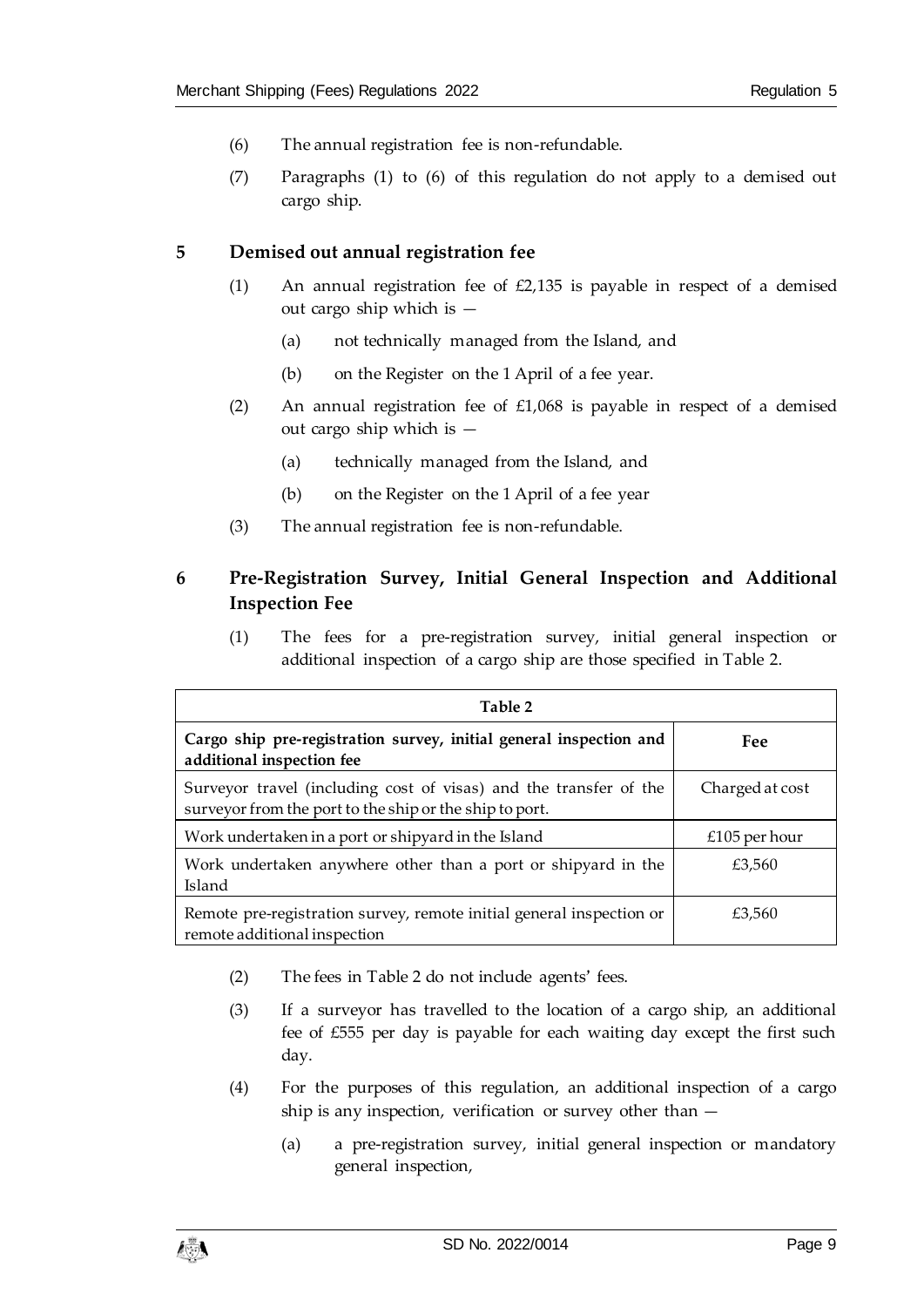- (b) an interim, initial, intermediate or renewal verification for compliance with the ISPS Code,
- (c) an interim, initial, intermediate or renewal verification for compliance with the ISM Code, and
- (d) an interim, initial, intermediate or renewal inspection for compliance with the MLC Convention.

#### <span id="page-9-0"></span>**7 Mandatory General Inspection Transfer Fees and Agents Fees**

<span id="page-9-1"></span>The transfer of the surveyor from the port to the ship or the ship to port and any agents fees for the conduct of a mandatory general inspection on a cargo ship will be charged at cost.

# **PART 3**

#### COMMERCIAL YACHTS

#### <span id="page-9-3"></span><span id="page-9-2"></span>**8 Annual Registration fee**

- (1) An annual registration fee of £2,135 is payable in respect of a commercial yacht which is—
	- (a) not technically managed from the Island, and
	- (b) on the Register on the 1 April of a fee year.
- (2) An annual registration fee of  $£1,068$  is payable in respect of a commercial yacht which is—
	- (a) technically managed from the Island, and
	- (b) on the Register on the 1 April of a fee year.
- (3) The following discounts are applied to the annual registration fees specified in paragraphs  $(1)$  and  $(2)$  –
	- (a) a discount of 10% for a commercial yacht which on the 1 April of the fee year in question exceeds the MARPOL Annex VI EEDI reduction factors specified in Schedule 1; or
	- (b) a single discount of 15% for a commercial yacht which provides evidence of one or more of the following —
		- (i) its use of biofuel or biofuel blends as the primary source of fuel for power (main and/or auxiliary engines) for a period of not less than 120 days during the 12 months preceding the 1 April of the fee year in question;
		- (ii) its ability to use alternative fuel;
		- (iii) its ability to use wind assisted propulsion or wind energy for power generation, or

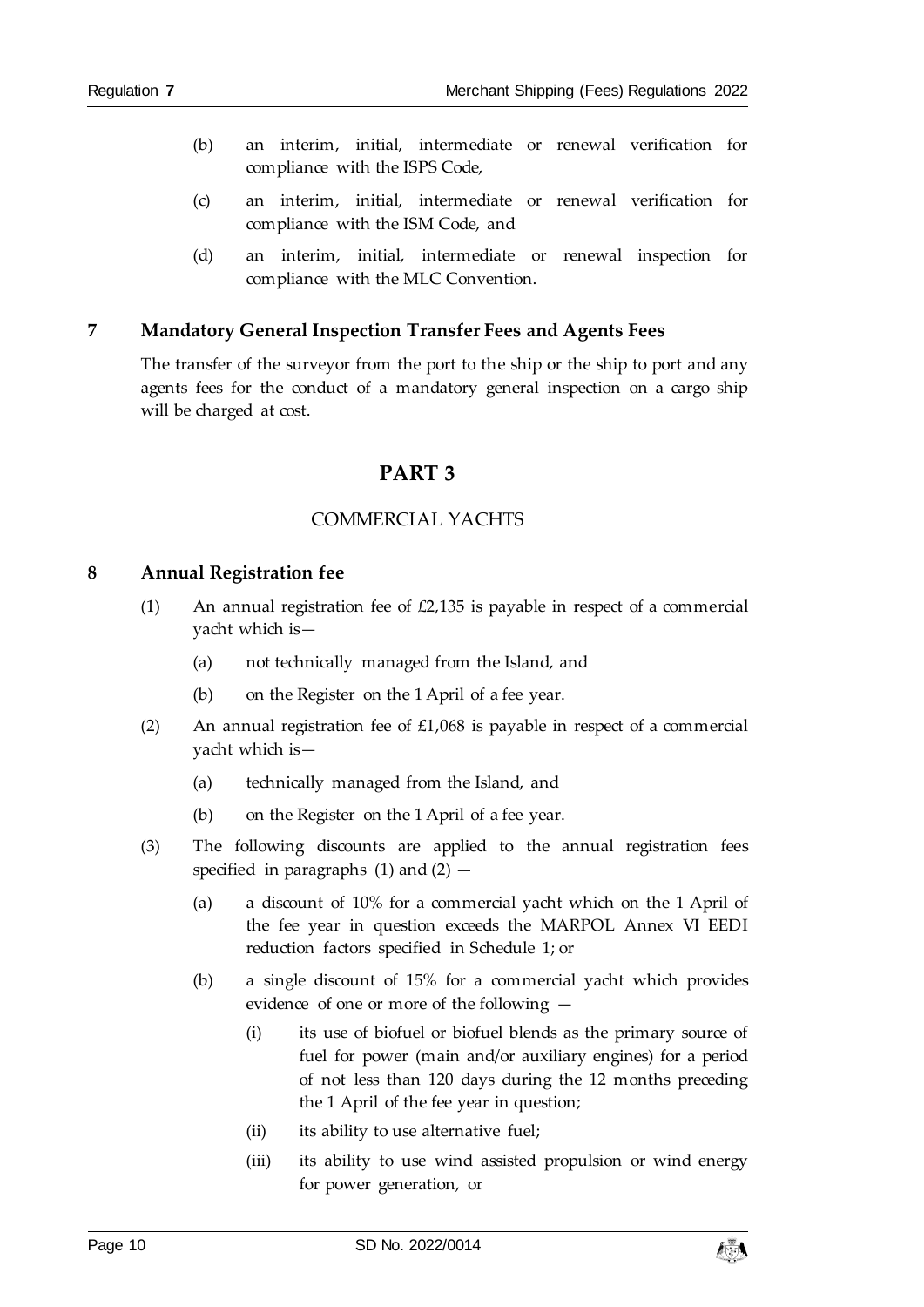- (iv) its ability to use shore-side energy to provide continuous electrical power to the ships equipment (refrigeration, cooling, heating, lighting, emergency and other equipment) while the yacht is berthed with its main and auxiliary engines turned off (cold ironing).
- (4) For the purposes of paragraph  $3(b)(iv)$ 
	- (a) a yacht has the ability to use "shore-side energy" if it is fitted with a purpose designed system approved by a classification society;
	- (b) "shore-side energy" is not the shore power connection used in dry dock.
- (5) Where a discount of 10% under paragraph (3)(a) and a discount of 15% under paragraph (3)(b) would otherwise apply to the annual registration fee, only the 15% discount shall be applied to that fee.
- (6) The annual registration fee is non-refundable.

# <span id="page-10-0"></span>**9 Fixed fee - new build or major conversions: Commercial yacht under 500gt**

(1) The fixed fees for the services and certificates referred to in paragraph (2) in respect of a new build or major conversion commercial yacht under 500gt are those specified in Table 3.

| Table 3                                                                                                |         |  |
|--------------------------------------------------------------------------------------------------------|---------|--|
| Fixed fee for commercial yacht under 500gt                                                             | Fee     |  |
| Work undertaken in a port or shipyard in the United<br>Kingdom, Channel Islands or Republic of Ireland | £7,695  |  |
| Work undertaken in the European zone                                                                   | £10,775 |  |
| Work undertaken in the Middle Eastern and Africa zone                                                  | £12,080 |  |
| Work undertaken in the Americas zone                                                                   | £13,940 |  |
| Work undertaken in the Asian zone                                                                      | £17,430 |  |
| Work undertaken in the Australasian zone                                                               | £20,920 |  |

- (2) In respect of the yacht in question, a fixed fee covers
	- (a) an initial visit by the Department to the yard;
	- (b) a mid-term survey visit by the Department at the yard;
	- (c) a visit by the Department at the yard to conduct  $-$ 
		- (i) a pre-registration survey or an initial general inspection;
		- (ii) an initial survey for compliance with the Large Commercial Yacht Code, and
		- (iii) an inspection for compliance with MLC,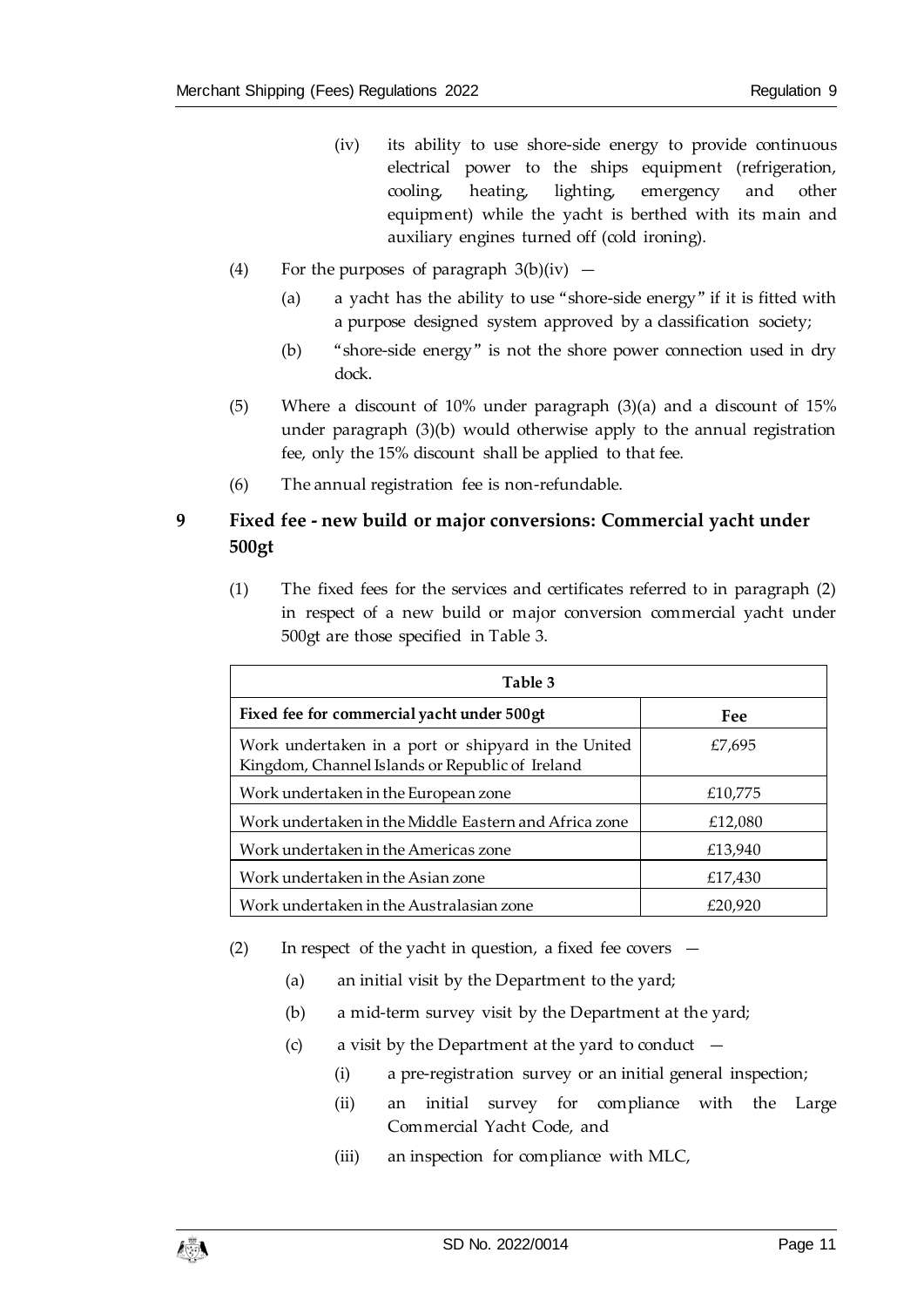- (d) the approval of the crew accommodation arrangements in accordance with MLC;
- (e) an assessment of the proposal for safe manning;
- (f) the issue of  $-$ 
	- (i) a certificate of compliance for a large charter yacht,
	- (ii) a safe manning document, and
	- (iii) an interim MLC certificate (if requested).
- (3) The fixed fee includes the cost of surveyor's travel and subsistence except  $for -$ 
	- (a) any port to ship or ship to port transfers, and
	- (b) any agents' fees.
- (4) The fixed fee does not include any classification society fees.
- (5) Where a surveyor has travelled to the location of a yacht, an additional fee of £555 per day is payable for each waiting day except the first such day.

# <span id="page-11-0"></span>**10 Fixed fee - new build or major conversions: Commercial yacht 500gt or over**

(1) The fixed fees for the services and certificates referred to in paragraph (2) in respect of a new build or major conversion commercial yacht of 500gt or over are those specified in Table 4.

| Table 4                                                                                                |         |
|--------------------------------------------------------------------------------------------------------|---------|
| Fixed fee for a commercial yacht 500gt or over                                                         | Fee     |
| Work undertaken in a port or shipyard in the United Kingdom,<br>Channel Islands or Republic of Ireland | £9,975  |
| Work undertaken in the European zone                                                                   | £13,075 |
| Work undertaken in the Middle Eastern and Africa zone                                                  | £14,410 |
| Work undertaken in the Americas zone                                                                   | £16,280 |
| Work undertaken in the Asian zone                                                                      | £19,745 |
| Work undertaken in the Australasian zone                                                               | £23.270 |

- (2) In respect of the yacht in question, a fixed fee covers
	- (a) an initial visit by the Department to the yard;
	- (b) a mid-term survey visit by the Department at the yard;
	- (c) a visit by the Department at the yard to conduct  $-$ 
		- (i) a pre-registration survey or an initial general inspection;

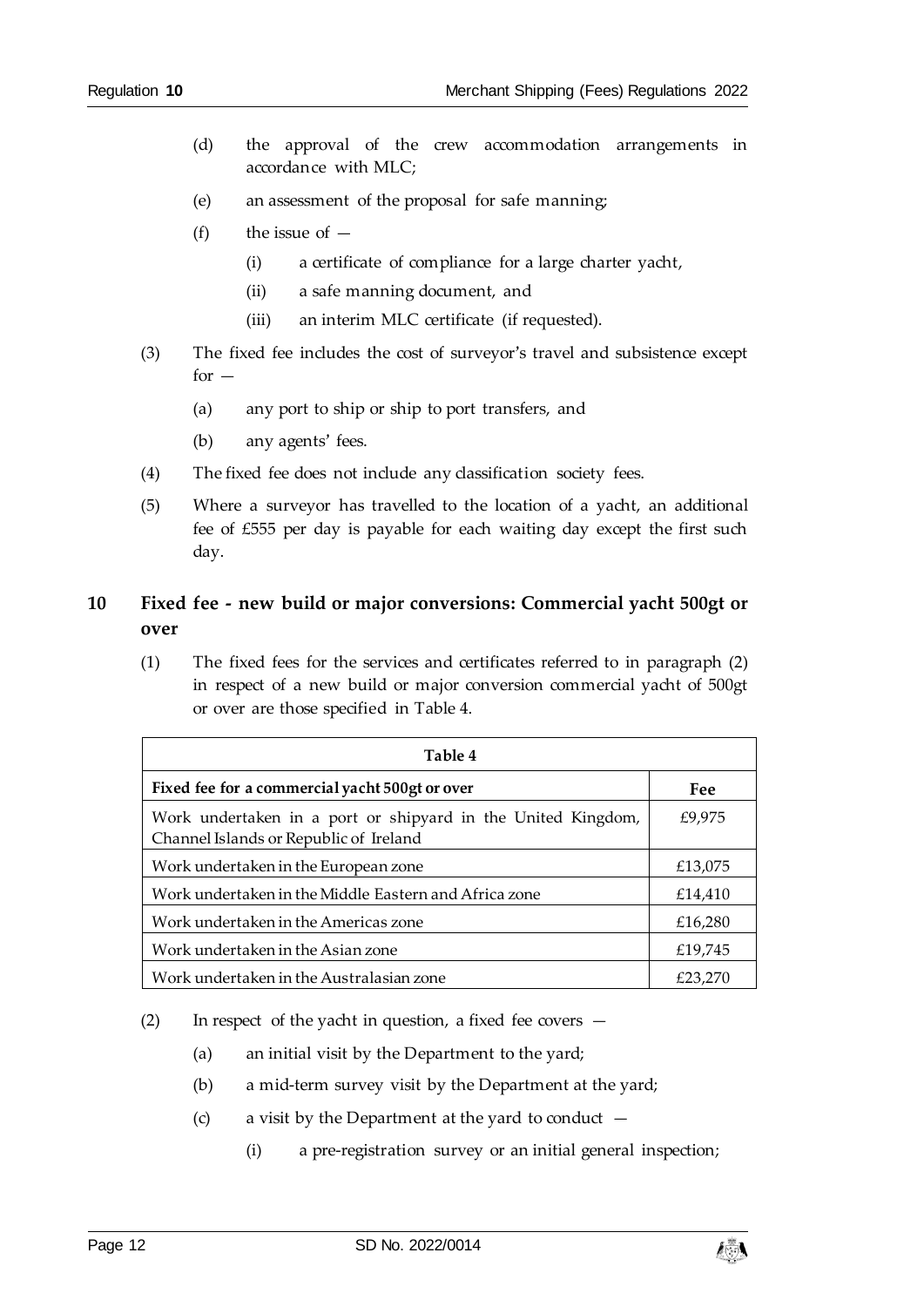- (ii) an initial survey for compliance with the Large Commercial Yacht Code;
- (iii) an interim verification for compliance with the ISM Code;
- (iv) an interim verification for compliance with the ISPS Code; and
- (v) an interim MLC inspection;
- (d) the approval of  $-$ 
	- (i) the ship security plan; and
	- (ii) the crew accommodation arrangements in accordance with MLC;
- (e) an assessment of the proposal for safe manning;
- (f) the issue of  $-$ 
	- (i) a certificate of compliance for a large charter yacht,
	- (ii) an interim safety management certificate,
	- (iii) an interim ship security certificate,
	- (iv) the first Isle of Man CSR,
	- (v) an interim MLC certificate, and
	- (vi) the safe manning document.
- (3) The fixed fee includes the cost of surveyor's travel and subsistence except  $for -$ 
	- (a) any port to ship or ship to port transfers; and
	- (b) any agents' fees.
- (4) The fixed fee does not include
	- (a) any classification society fees,
	- (b) the Company ISM document of compliance audit, or
	- (c) the Company ISM document of compliance.
- (5) Where a surveyor has travelled to the location of a yacht, an additional fee of £555 per day is payable for each waiting day except the first such day.

#### <span id="page-12-0"></span>**11 Commercial yacht fees scheme**

- (1) The commercial yacht fees scheme applies to a Manx ship which is a commercial yacht —
	- (a) of 500gt or over and which has successfully completed an initial ISM verification; or
	- (b) under 500gt and which has successfully completed an initial MLC inspection.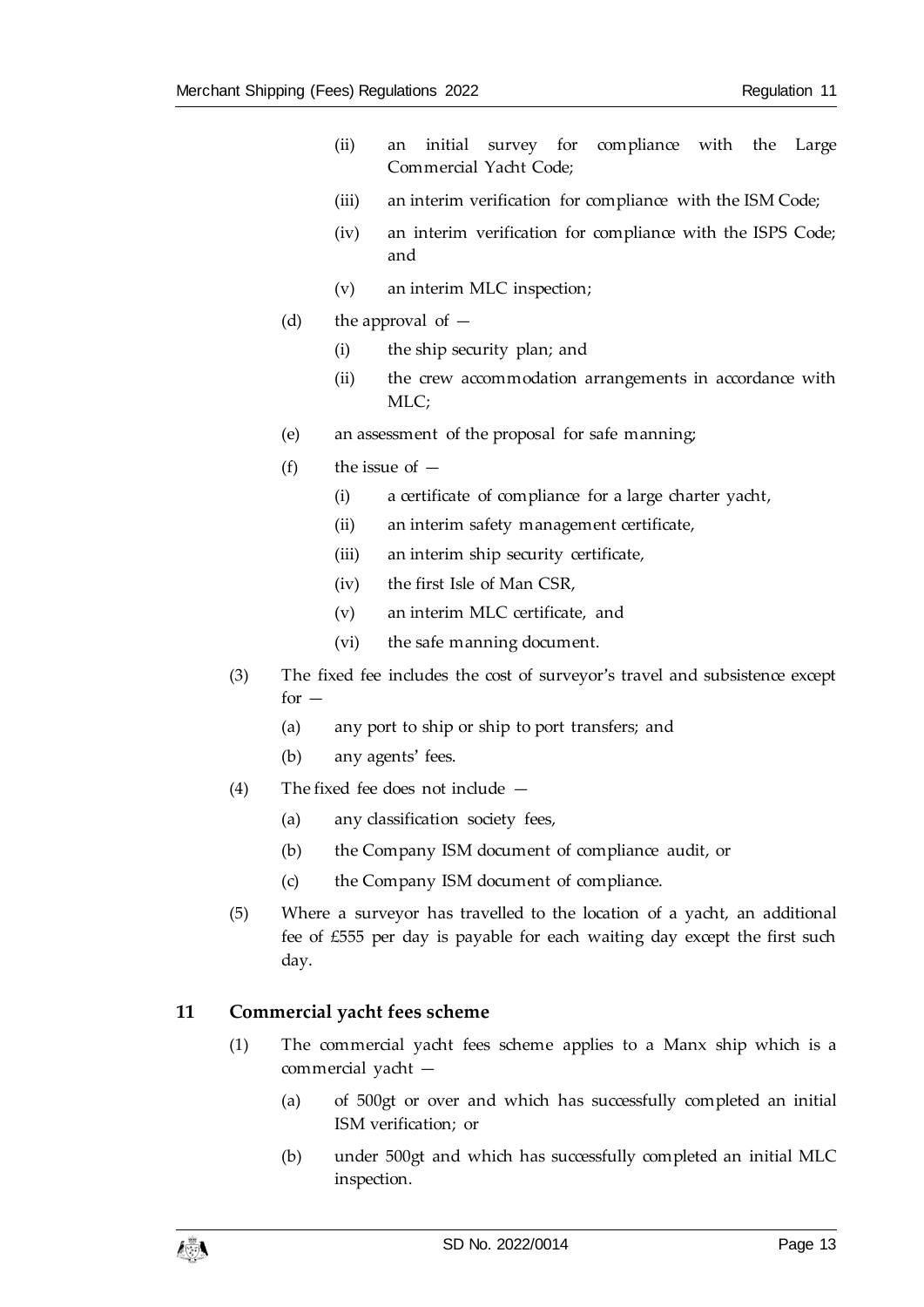- (2) A monthly fee of £235 is payable in respect of a commercial yacht which is a member of the scheme.
- (3) Under the commercial yacht fees scheme a yacht is entitled to  $-$ 
	- (a) two inspections by the Department in a 5 year period, to each include (where relevant) —
		- (i) the conduct of intermediate or renewal verifications for compliance with the ISM Code,
		- (ii) the conduct of intermediate or renewal verifications for compliance with the ISPS Code,
		- (iii) the conduct of intermediate or renewal inspections for compliance with MLC,
		- (iv) the conduct of any single periodical or renewal survey for compliance with the Large Commercial Yacht Code, and
		- (v) the conduct of a mandatory general inspection,
	- (b) the issue of any certificate, document of compliance, report or DMLC associated with paragraph (a), except for a CSR, and
	- (c) the issue of any ships statutory certificate replacing one previously issued by the Department, except for —
		- (i) a CSR; or
		- (ii) the re-issue of a ships statutory certificate resulting from a change to any of the particulars recorded on the CSR.
- (4) The commercial yacht fees scheme includes the cost of surveyor's travel and subsistence except for —
	- (a) any port to ship or ship to port transfers, and
	- (b) any agents' fees.
- (5) Fees paid under this regulation whilst the yacht is in the commercial yacht fees scheme are non-refundable.
- (6) The commercial yacht fees scheme does not include
	- (a) the assessment and issue of any exemption certificate,
	- (b) the extension of any certificate,
	- (c) the assessment and issue of any letter of comfort, dispensation, waiver or alternative arrangement, or
	- (d) any certificate of financial insurance for civil liability for oil pollution damage (for example CLC or Bunkers) or a wreck removal insurance certificate.
- (7) Where a surveyor has travelled to the location of a yacht, an additional fee of £555 per day is payable for each waiting day except the first such day.

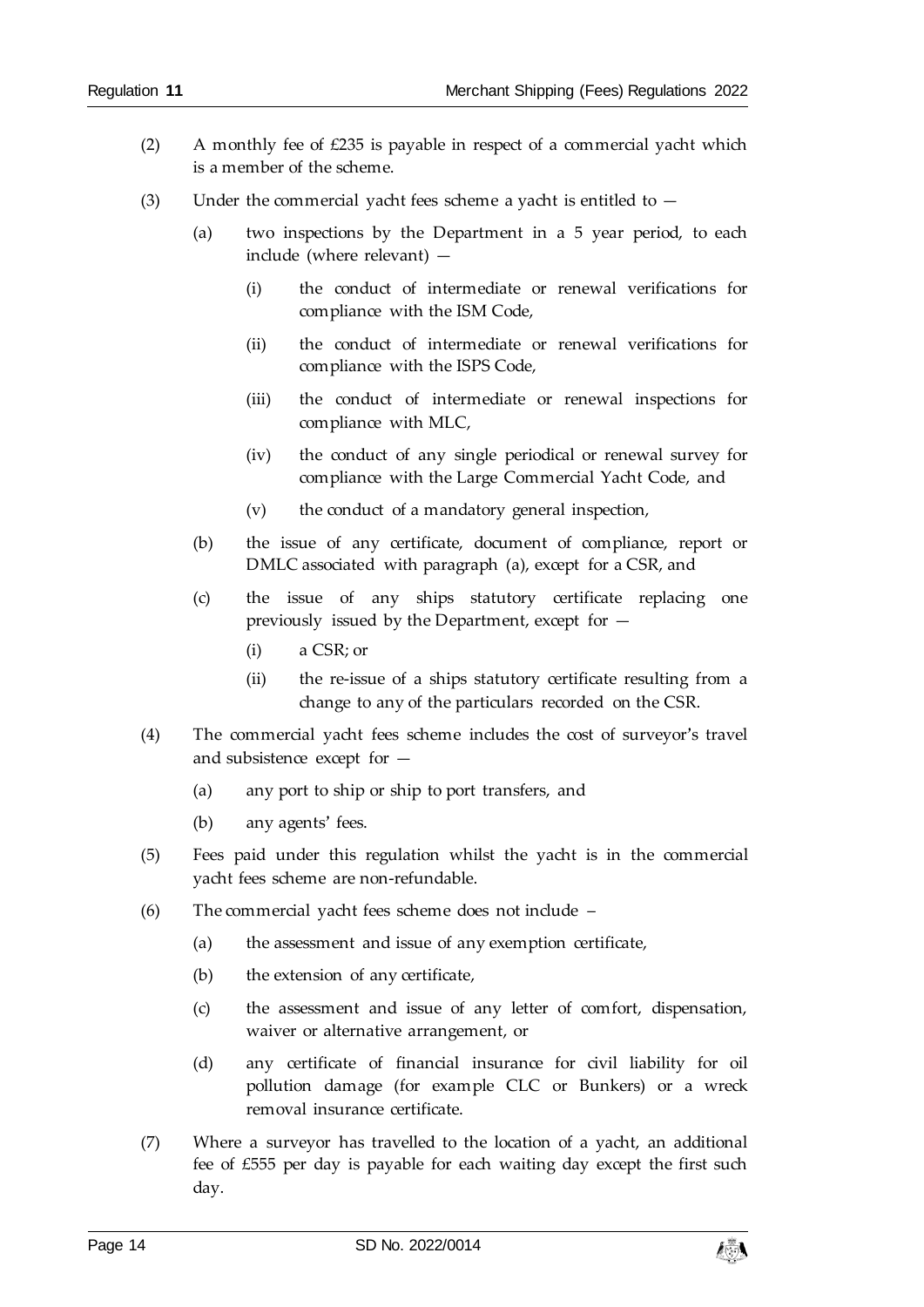#### <span id="page-14-0"></span>**12 Other inspections, verifications and surveys**

- $(1)$  The fees for  $-$ 
	- (a) a pre-registration survey or initial general inspection,
	- (b) an interim or initial ISPS Code verification,
	- (c) an interim or initial ISM Code verification,
	- (d) an interim or initial MLC verification, and
	- (e) the initial Large Commercial Yacht Code survey,

in respect of a commercial yacht are those specified in Table 5.

| Table 5                                                                                                                     |                    |
|-----------------------------------------------------------------------------------------------------------------------------|--------------------|
| Commercial yacht other inspections, verifications and surveys                                                               | Fee                |
| Surveyor travel (including cost of visas) and the transfer of the<br>surveyor from the port to the ship or the ship to port | Charged at<br>cost |
| Work undertaken in a port or shipyard in the Island                                                                         | £105 per<br>hour   |
| Work undertaken anywhere other than a port or shipyard in the<br>Island                                                     | £3,560             |
| Remote other inspection, remote verification or remote survey                                                               | £3,560             |

- (2) The fee in Table 5 includes the conduct of any inspection, verification or survey specified in paragraph (1) carried out on a yacht during the same visit by the surveyor or during the same remote survey.
- (3) The fees to attend and carry out any additional inspection of a commercial yacht are those specified in Table 5.
- (4) For the purposes of this regulation, an additional inspection of a commercial yacht is any visit to a yacht to conduct any inspection, verification or survey other than —
	- (a) a pre-registration survey, initial general inspection or mandatory general inspection,
	- (b) an interim, initial, intermediate or renewal verification for compliance with the ISPS Code,
	- (c) an interim, initial, intermediate or renewal verification for compliance with the ISM Code,
	- (d) an interim, initial, intermediate or renewal inspection for compliance with the MLC Convention,
	- (e) the inspection for compliance with the MLC Convention specified in regulation  $9(2)(c)(iii)$  for a commercial yacht under 500gt, or

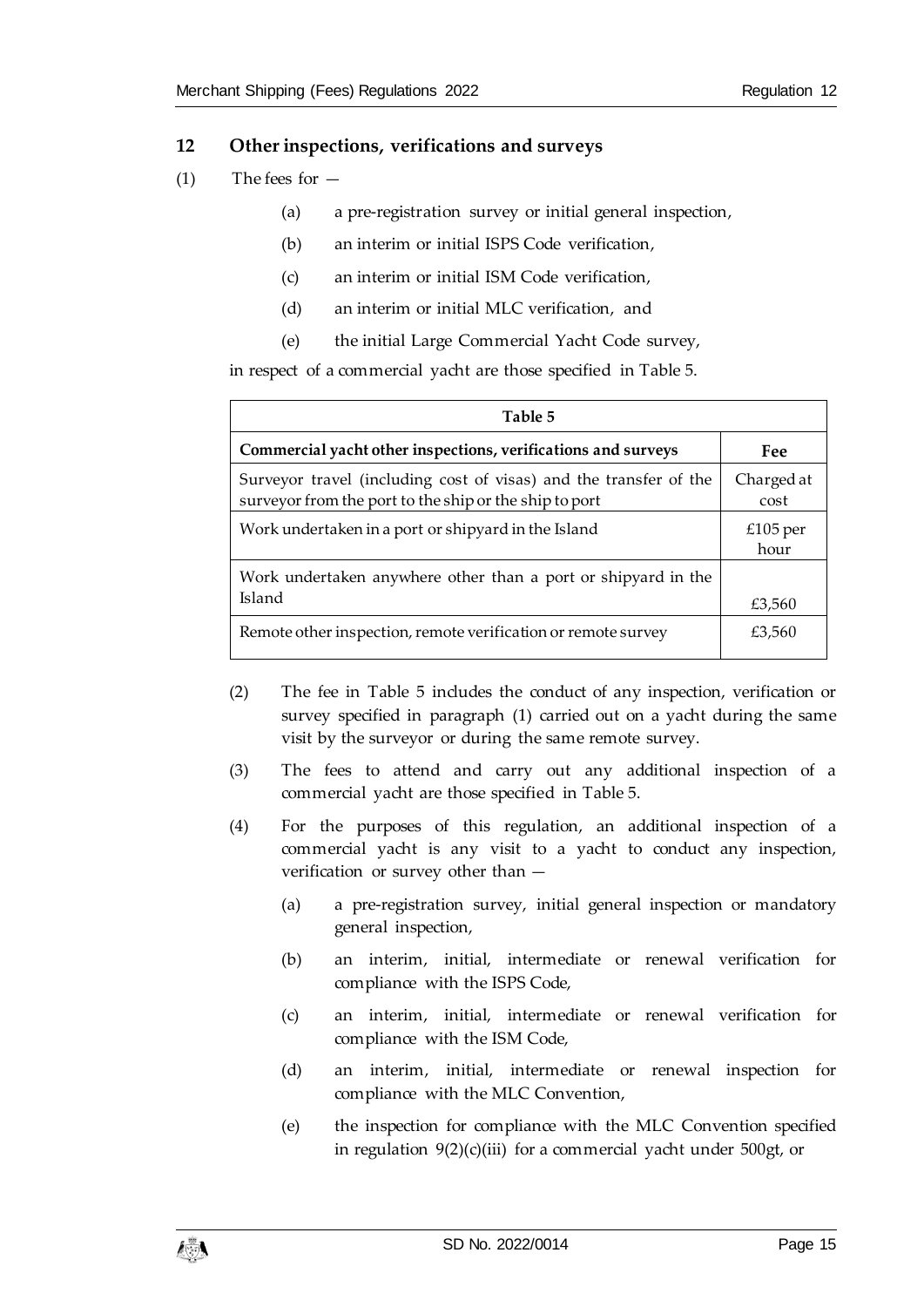- (f) an initial, periodical or renewal survey for compliance with the Large Commercial Yacht Code.
- (5) Where a surveyor has travelled to the location of a yacht, an additional fee of £555 per day is payable for each waiting day except the first such day.
- (6) The fees in Table 5 do not include agents' fees.

#### <span id="page-15-0"></span>**13 Interim verifications**

- (1) The fees for
	- (a) an interim ISPS Code verification;
	- (b) an interim ISM Code verification; or
	- (c) an interim MLC verification;

in respect of a commercial yacht are those specified in Table 6.

| Table 6                                                                                                                     |                    |
|-----------------------------------------------------------------------------------------------------------------------------|--------------------|
| Commercial yacht interim ISPS Code, interim ISM Code or<br>interim MLC verification                                         | Fee                |
| Surveyor travel (including cost of visas) and the transfer of the<br>surveyor from the port to the ship or the ship to port | Charged at<br>cost |
| Interim ISPS Code, interim ISM Code or interim MLC verification                                                             | £3,560             |
| Remote Interim ISPS Code, remote interim ISM Code or remote<br>interim MLC verification                                     | £105 per<br>hour   |

- (2) A fee in Table  $6 -$ 
	- (a) includes the conduct of an interim ISPS, ISM or MLC verification carried out during the same visit to a yacht by the surveyor, and
	- (b) do not apply if an interim ISPS, ISM or MLC verification is undertaken as part of the package of inspections specified in regulation 12.
- (3) Where a surveyor has travelled to the location of a yacht, an additional fee of £555 per day is payable for each waiting day except the first such day.
- (4) The fees in Table 6 do not include agents' fees.

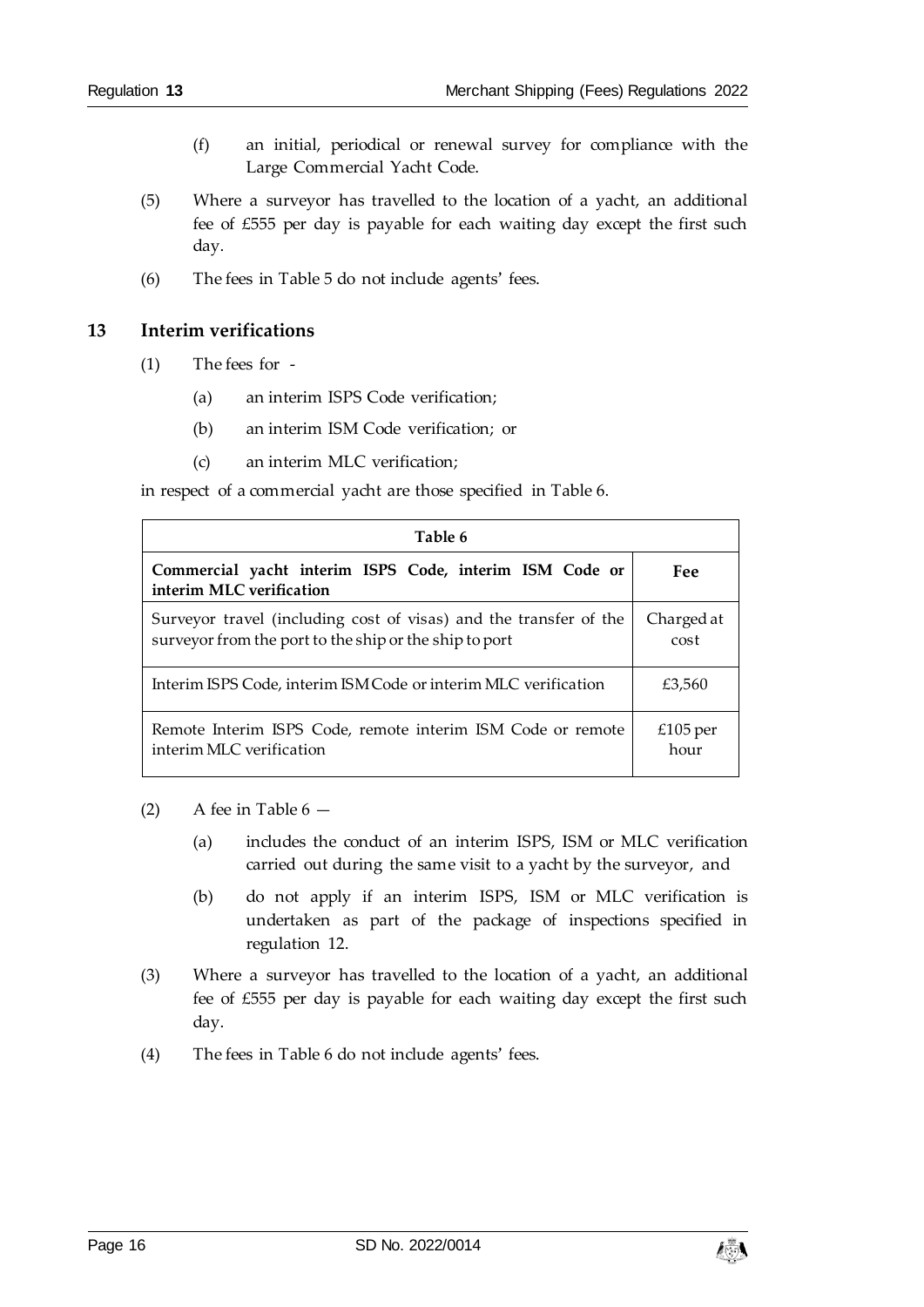#### <span id="page-16-0"></span>**14 Certificates, manuals, plans and other documents**

The fees for commercial yacht certificates, manuals, plans and other documents referred to in Table 7 are those specified in that table.

| Table 7                                                                        |      |  |
|--------------------------------------------------------------------------------|------|--|
| Commercial yacht - certificates, manuals, plans and other<br>documents         | Fee  |  |
| 5 year safety management certificate                                           | £625 |  |
| 5 year ship security certificate                                               | £625 |  |
| 5 year safe manning document                                                   | £625 |  |
| 5 year MLC certificate (including DMLC)                                        | £625 |  |
| Certificate of compliance for a large charter yacht                            | £625 |  |
| High speed craft safety certificate                                            | £625 |  |
| Any other 5 year statutory certificate                                         | £625 |  |
| Certificate with less than 5 years validity (fee per year of validity)         | £130 |  |
| DMLC, amendment of DMLC and/or re-issue of DMLC                                | £315 |  |
| Assessment and issue of a temporary dispensation                               | £250 |  |
| Assessment and extension of any certificate                                    | £250 |  |
| Assessment and issue of any waiver or letter of comfort                        | £250 |  |
| Amendment and/or re-issue of certificate (except DMLC)                         | £107 |  |
| Assessment and issue of an exemption, equivalent or alternative<br>arrangement | £625 |  |
| Assessment and approval of any ship security plan                              | £450 |  |
| Assessment and approval of any manual or plan (except ship<br>security plan)   | £250 |  |
| Re-approval of any manual or plan                                              | £113 |  |

# **PART 4**

## PASSENGER SHIPS

# <span id="page-16-3"></span><span id="page-16-2"></span><span id="page-16-1"></span>**15 Annual registration fee: passenger ships**

- (1) An annual registration fee of £2,135 is payable in respect of a passenger ship which is—
	- (a) not technically managed from the Island, and
	- (b) on the Register on the 1 April of a fee year.
- (2) An annual registration fee of £1,068 is payable in respect of a passenger ship which is—
	- (a) technically managed from the Island, and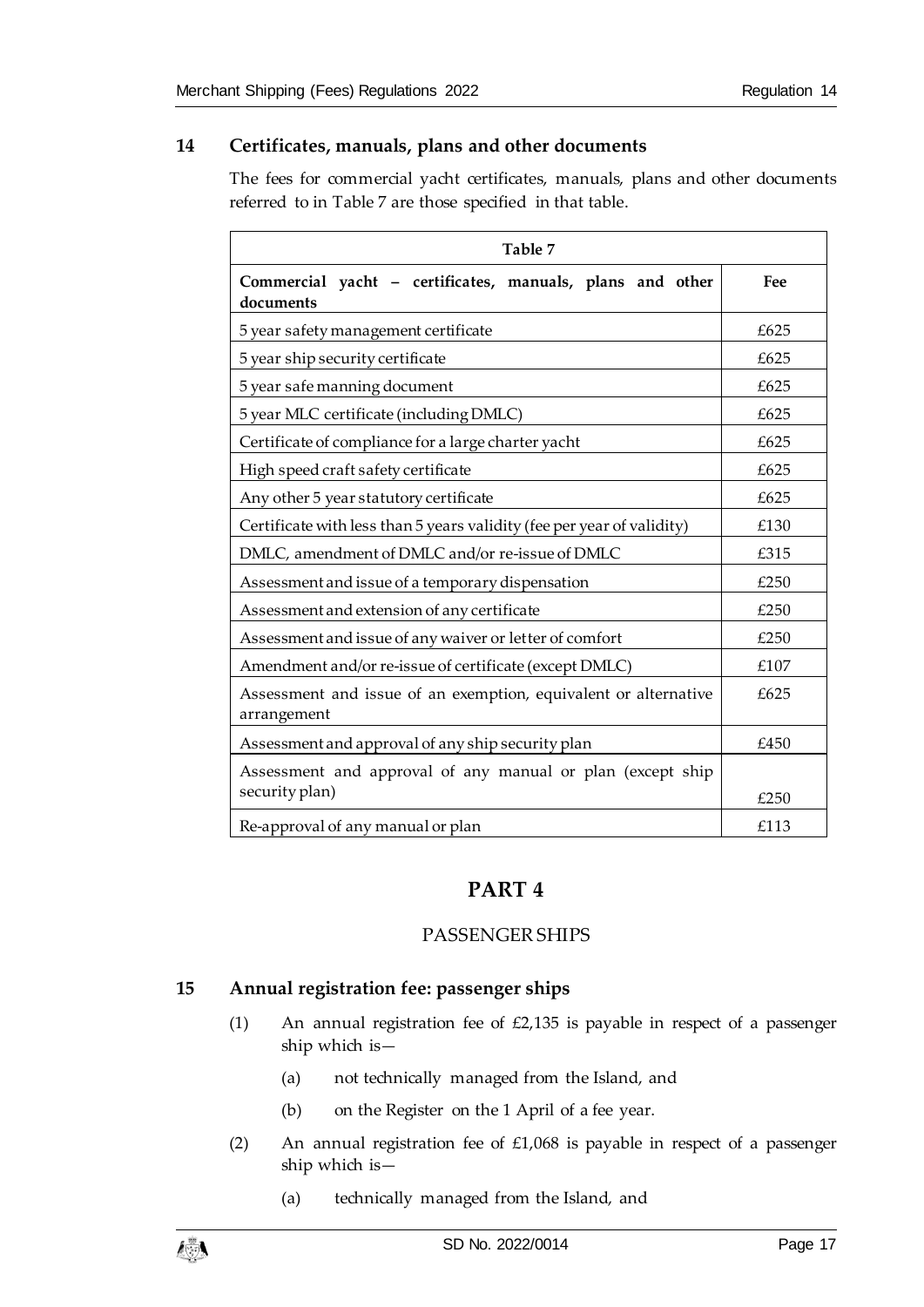- (b) on the Register on the 1 April of a fee year.
- (3) The following discounts are applied to the annual registration fees specified in paragraphs  $(1)$  and  $(2)$  -
	- (a) a discount of 10% for a passenger ship which on the 1 April of the fee year in question exceeds the MARPOL Annex VI EEDI reduction factors specified in Schedule 1, or
	- (b) a single discount of 15% for a passenger ship which provides evidence of one or more of the following—
		- (i) its use of biofuel or biofuel blends as the primary source of fuel for power (main and/or auxiliary engines) for a period of not less than 120 days during the 12 months preceding 1 April of the fee year in question,
		- (ii) its ability to use alternative fuel,
		- (iii) its ability to use wind assisted propulsion or wind energy for power generation, or
		- (iv) its ability to use shore-side energy to provide continuous electrical power to the ships equipment (refrigeration, cooling, heating, lighting, emergency and other equipment) while the ship is berthed with its main and auxiliary engines turned off (cold ironing).
- (4) For the purposes of paragraph  $3(b)(iv)$ 
	- (a) a ship has the ability to use "shore-side energy" if it is fitted with a purpose designed system approved by a classification society;
	- (b) "shore-side energy" is not the shore power connection used in dry dock.
- (5) Where a discount of 10% under paragraph (3)(a) and a discount of 15% under paragraph (3)(b) would otherwise apply to the annual registration fee, only the 15% discount shall be applied to that fee.
- (6) The annual registration fee is non-refundable.

# <span id="page-17-0"></span>**16 Verifications, surveys, audits, inspections, new build yard visits or preregistration surveys**

The fees for any verification, survey, audit, inspection, new build yard visit or pre-registration survey of a passenger ship—

- (a) are those specified in Table 8;
- (b) do not include agents' fees.

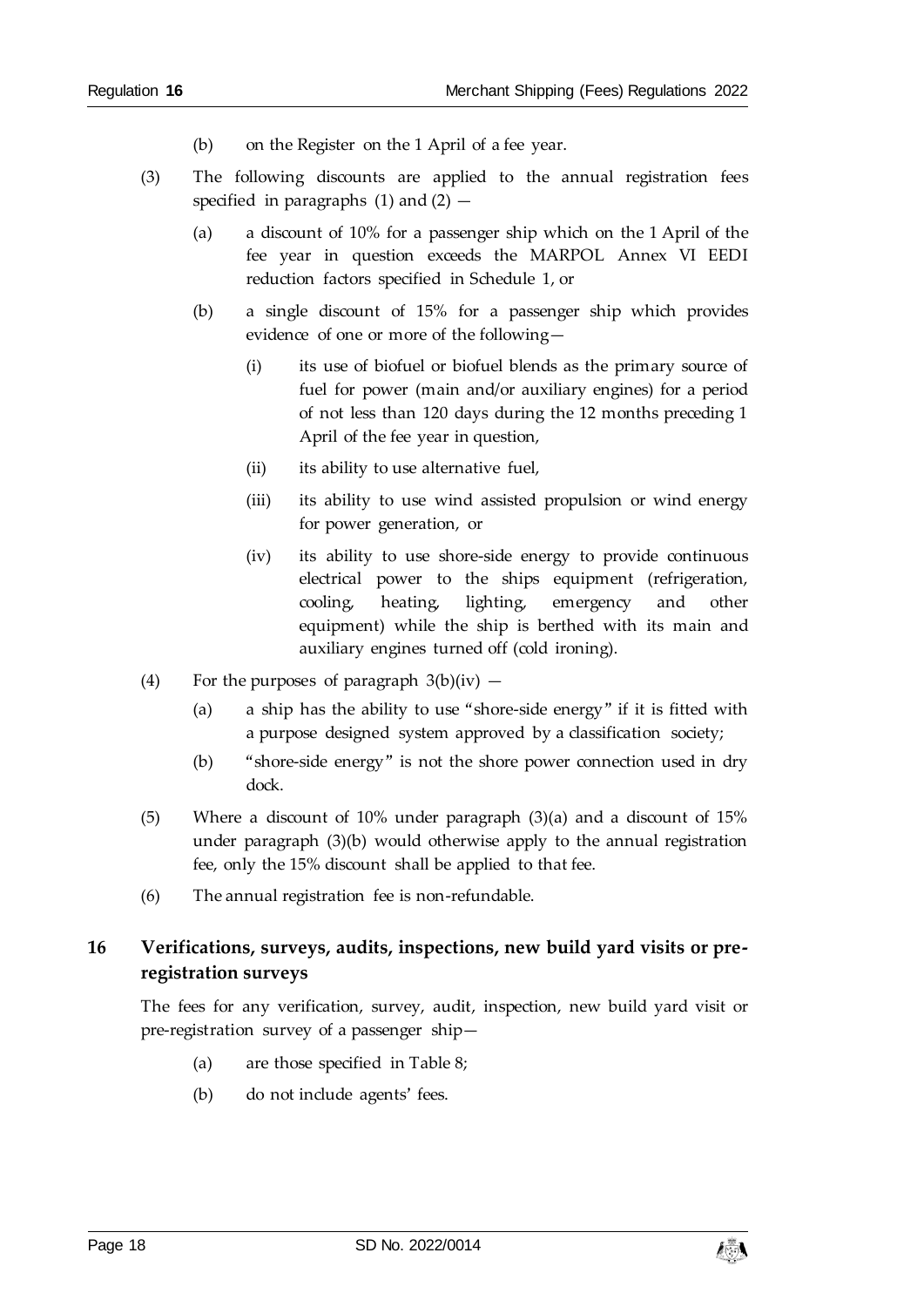| Table 8                                                                                                                                     |                           |
|---------------------------------------------------------------------------------------------------------------------------------------------|---------------------------|
| Passenger ship verifications, surveys, audits, inspections, new<br>build yard visits or pre-registration surveys                            | Fee                       |
| Surveyor travel and subsistence (including cost of visas) and the<br>transfer of the surveyor from the port to the ship or the ship to port | Charged at<br>cost        |
| Work undertaken in a port or shipyard in the Island                                                                                         | £770 per<br>working day   |
| Work undertaken anywhere other than a port or shipyard in the<br>Island                                                                     | £1,450 per<br>working day |
| Travel day or waiting day                                                                                                                   | £555 per day              |

# <span id="page-18-0"></span>**17 Certificates, manuals, plans and other documents**

The fees for passenger ship certificates, manuals, plans and other documents referred to in Table 9 are those specified in that table.

| Table 9                                                                                                                                                                                              |                                 |  |
|------------------------------------------------------------------------------------------------------------------------------------------------------------------------------------------------------|---------------------------------|--|
| Passenger ship - certificates, manuals, plans and other documents                                                                                                                                    | Fee                             |  |
| 5 year safety management certificate                                                                                                                                                                 | £625                            |  |
| 5 year ship security certificate                                                                                                                                                                     | £625                            |  |
| 5 year safe manning document                                                                                                                                                                         | £625                            |  |
| 5 year MLC certificate (including DMLC)                                                                                                                                                              | £625                            |  |
| High speed craft safety certificate                                                                                                                                                                  | £625                            |  |
| Any other 5 year statutory certificate                                                                                                                                                               | £625                            |  |
| Certificate with less than 5 years validity                                                                                                                                                          | £130 per<br>year of<br>validity |  |
| Passenger ship safety certificate                                                                                                                                                                    | £375                            |  |
| DMLC, amendment of DMLC and/or re-issue of DMLC                                                                                                                                                      |                                 |  |
|                                                                                                                                                                                                      | £315                            |  |
| Assessment and issue of a temporary dispensation                                                                                                                                                     | £250                            |  |
| Assessment and extension of any certificate                                                                                                                                                          | £250                            |  |
| Assessment and issue of any waiver or letter of comfort                                                                                                                                              | £250                            |  |
| Assessment and issue of an exemption, equivalent or alternative<br>arrangement in exercise of any power to grant an exemption,<br>equivalent or alternative arrangement from any statutory provision | £625                            |  |
| Amendment and/or re-issue of a certificate listed above, except for a<br><b>DMLC</b>                                                                                                                 | £107                            |  |
| Assessment and approval of any ship security plan                                                                                                                                                    | £450                            |  |
| Assessment and approval of any manual or plan (other than a ship<br>security plan)                                                                                                                   | £250                            |  |
| Re-approval of any manual or plan                                                                                                                                                                    | £113                            |  |

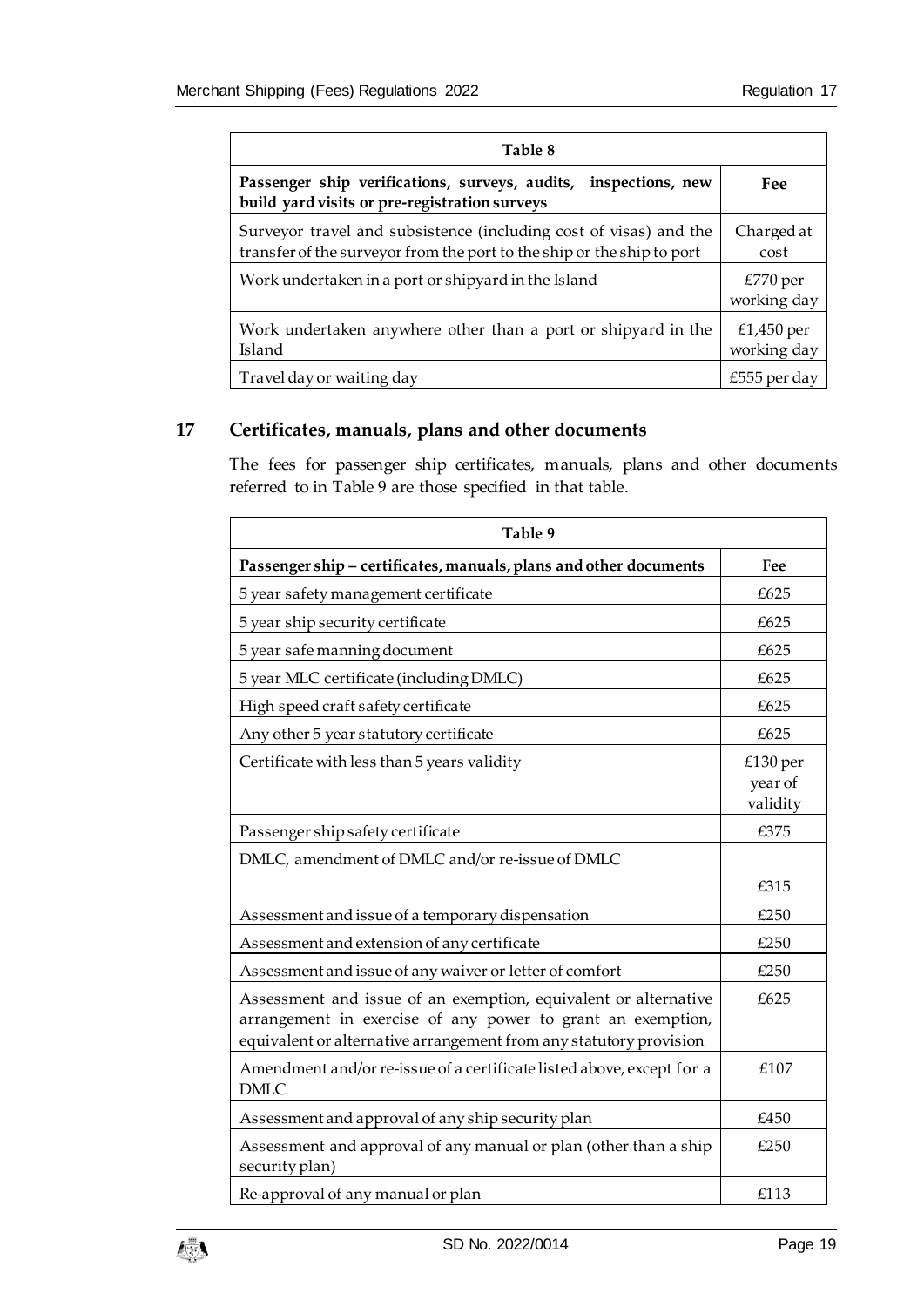#### <span id="page-19-0"></span>**18 New build passenger ships**

- (1) A fixed fee of £10,200 is payable for the issue to a new build passenger ship of—
	- (a) the initial passenger ship safety certificate, or
	- (b) statement of compliance,

including the review of all plans relevant to the issue of that certificate or statement.

- (2) Where a new build passenger ship is to be registered in the Island the fixed fee in paragraph (1) also includes the following  $-$ 
	- (i) an interim verification for compliance with the ISM Code;
	- (ii) an interim verification for compliance with the ISPS Code;
	- (iii) an interim MLC inspection;
	- (iv) the approval of  $-$ 
		- (A) crew accommodation arrangements in accordance with MLC; and
		- (B) the ship security plan.
	- (v) an assessment of the proposals for safe manning;
	- (vi) the issue of  $-$ 
		- (A) an interim safety management certificate;
		- (B) an interim ship security certificate;
		- (C) an interim MLC Certificate;
		- (D) a short term safe manning document; and
		- (E) the first CSR.
- (3) The fixed fee does not include
	- (a) any classification society fees,
	- (b) new build yard visits or pre-registration survey,
	- (c) the Company ISM document of compliance audit, or
	- (d) the Company ISM document of compliance.
- (4) 50% of the fixed fee is to be paid at the beginning of the new build process and the remainder upon the issue of the initial passenger ship safety certificate or statement of compliance.
- (5) The fixed fee is non-refundable.

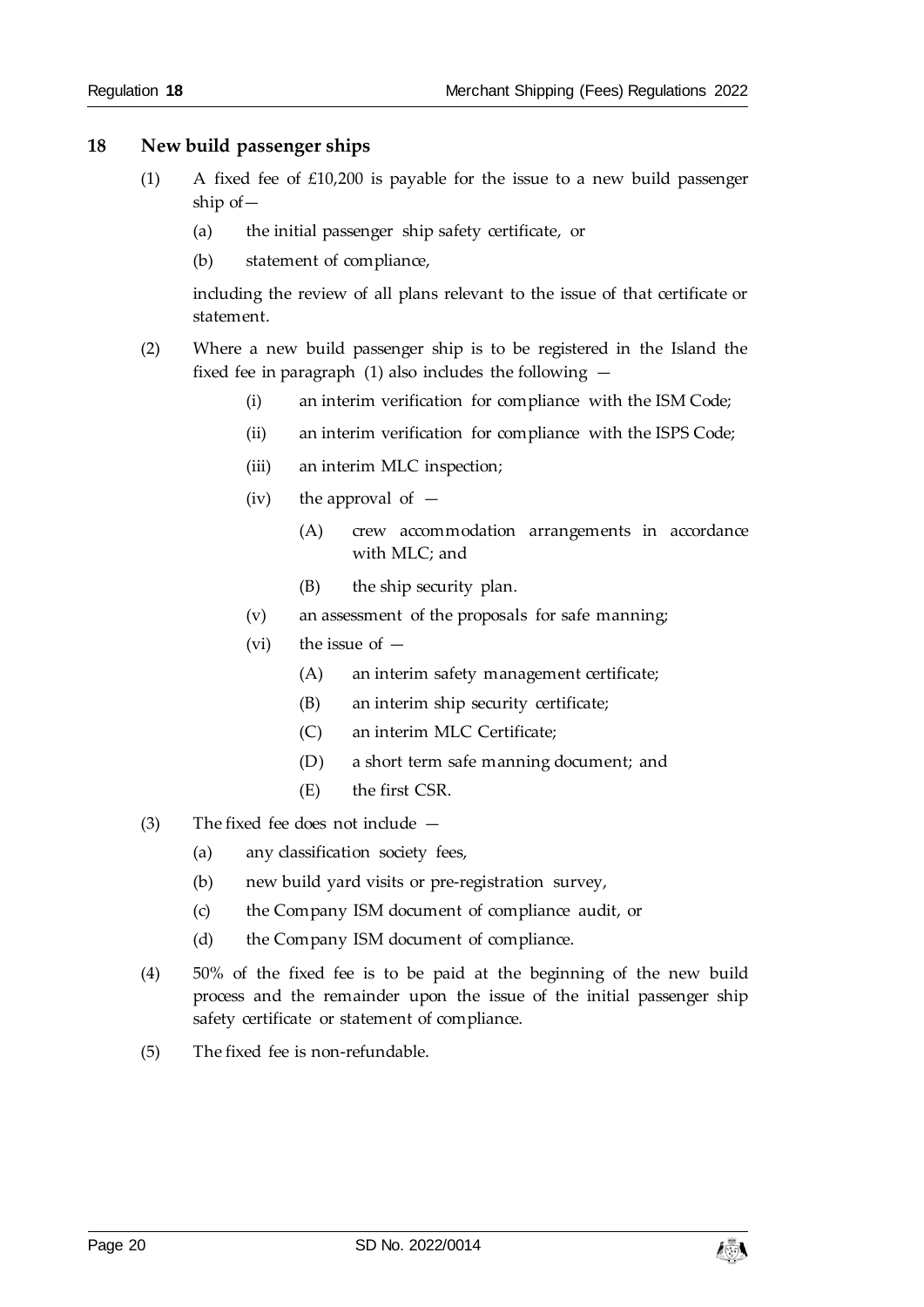# **PART 5**

## FISHING VESSELS

#### <span id="page-20-2"></span><span id="page-20-1"></span><span id="page-20-0"></span>**19 Surveys and inspections**

(1) The fees for a survey or inspection of a fishing vessel and for any work done in connection with such a survey or inspection are those specified in Table 10.

| Table 10                                                                                                                            |                 |  |
|-------------------------------------------------------------------------------------------------------------------------------------|-----------------|--|
| Fishing vessel surveys and inspections                                                                                              | Fee             |  |
| Work undertaken in a port or shipyard in the Island                                                                                 | $£48$ per hour  |  |
| Work undertaken in the United Kingdom, Channel Islands,<br>Republic of Ireland or the European zone                                 | $£96$ per hour  |  |
| Work undertaken anywhere other than -                                                                                               | £133 per hour   |  |
| (a) a port or shipyard in the Island; or<br>the United Kingdom, Channel Islands, Republic of Ireland or<br>(b)<br>the European zone |                 |  |
| Surveyor travel and subsistence outside of the Island                                                                               | Charged at cost |  |
| Travel day or waiting day outside of the Island                                                                                     | £555 per day    |  |

- (2) The fees in Table 10 do not apply to a fishing vessel which is under 15 metres overall length except for work done —
	- (a) prior to registration, or
	- (b) as a result of a failure to comply with any of the requirements of the Isle of Man Code of Practice for the Safety of Small Fishing Vessels.

# **PART 6**

#### PLEASURE VESSELS

#### <span id="page-20-5"></span><span id="page-20-4"></span><span id="page-20-3"></span>**20 Annual registration fee**

(1) An annual registration fee specified in Table 11 is payable in respect of a pleasure vessel which is on the Register on the 1 April of a fee year.

| Table 11                                |        |  |
|-----------------------------------------|--------|--|
| Pleasure vessel annual registration fee |        |  |
| 12 metres and under                     | £260   |  |
| Over 12 metres to under 24 metres       | £525   |  |
| 24 metres and over                      | £1,045 |  |

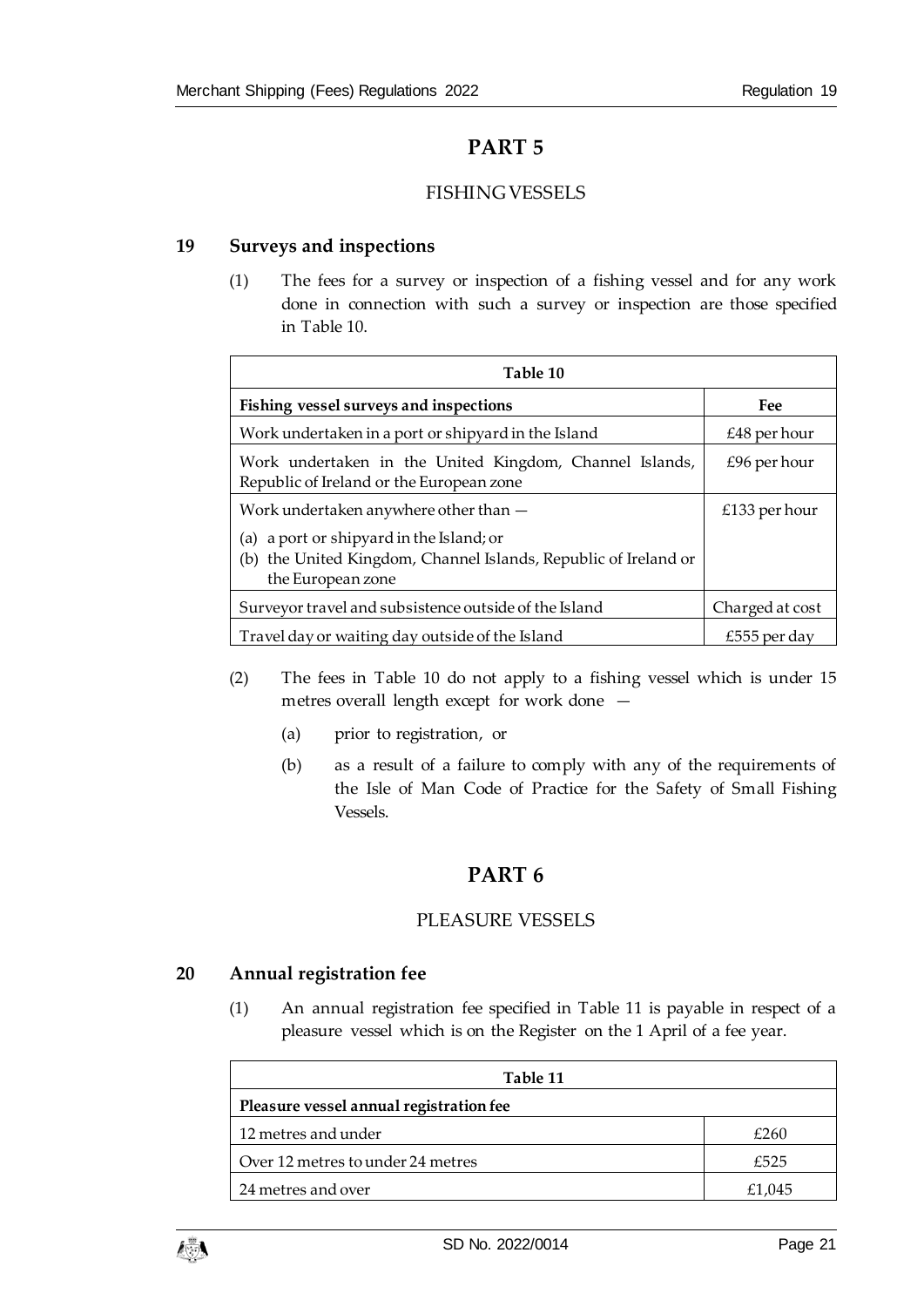(2) The annual registration fee is non-refundable.

#### <span id="page-21-0"></span>**21 Pleasure vessel maintaining large commercial yacht code compliance**

- (1) Fees for services provided to a pleasure vessel that voluntarily maintains Large Commercial Yacht Code Compliance are those specified in regulations 9 to 14.
- <span id="page-21-1"></span>(2) For the purposes of paragraph (1), references in regulation 9 to 14 to any statutory certificate that does not apply to a pleasure vessel shall be read as a reference to a Statement of Compliance.

# **PART 7**

#### COMPANY FEES

# <span id="page-21-3"></span><span id="page-21-2"></span>**22 Company audits, certificate fees and MLC recruitment and placement service inspections**

The fees for —

- (a) the issue of a certificate;
- (b) a company audit;
- (c) a MLC Title 1.4 private seafarer recruitment and placement services inspection,

are those specified in Table 12.

| Table 12                                                                                                  |                    |  |
|-----------------------------------------------------------------------------------------------------------|--------------------|--|
| Company audit, certificate fees and recruitment and placement<br>service inspections                      | Fee                |  |
| All surveyor travel (including cost of visas)                                                             | Charged at<br>cost |  |
| Work undertaken in the Island                                                                             | £750               |  |
| Remote audit of a Company based in the Island                                                             | £750               |  |
| Work undertaken in the United Kingdom, Channel Islands or<br>Republic of Ireland                          | £2,050             |  |
| Work undertaken anywhere other than the Island, UK, Channel<br>Islands or ROI                             | £2,990             |  |
| Remote audit of a Company based anywhere other than the Island                                            | £2,050             |  |
| MLC Title 1.4 private seafarer recruitment and placement services<br>inspection                           | £105 per<br>hour   |  |
| 5 year MLC Title 1.4 certificate of compliance for private seafarer<br>recruitment and placement services | £315               |  |
| 5 year Company ISM document of compliance                                                                 | £625               |  |

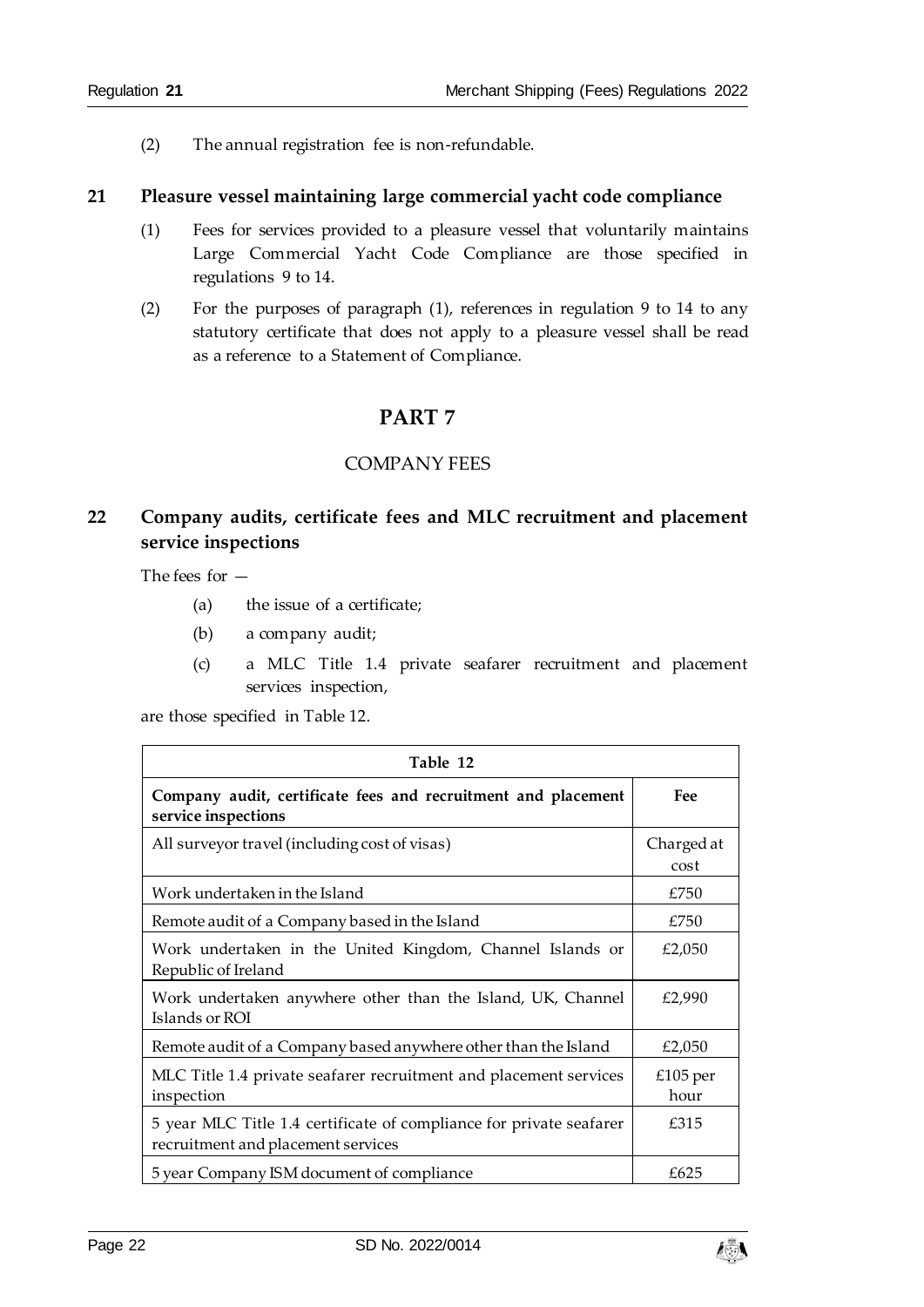# **PART 8**

# LIABILITY CERTIFICATES

# <span id="page-22-2"></span><span id="page-22-1"></span><span id="page-22-0"></span>**23 Fee for the issue of liability certificates**

The fees for the issue of liability certificates are those specified in Table 13.

| Table 13                                                                                                                                                                     |      |  |
|------------------------------------------------------------------------------------------------------------------------------------------------------------------------------|------|--|
| Liability certificates                                                                                                                                                       | Fee  |  |
| Certificate of financial insurance or other financial security (CLC,<br>Bunkers etc) for civil liability for oil pollution damage for a Manx<br>ship                         | £128 |  |
| Wreck removal insurance certificate for a Manx ship                                                                                                                          | £128 |  |
| Certificate of financial insurance or other financial security (CLC,<br>Bunkers etc) for civil liability for oil pollution damage for a ship<br>not registered in the Island | £260 |  |
| Wreck removal insurance certificate for a ship not registered in<br>the Island                                                                                               | £260 |  |

# **PART 9**

## SEAFARER'S CERTIFICATES AND DOCUMENTS

## <span id="page-22-5"></span><span id="page-22-4"></span><span id="page-22-3"></span>**24 Fee for seafarers' certificates and documents**

The fees for seafarers' certificates and documents are those specified in Table 14.

| Table 14                                                                                                                  |      |  |
|---------------------------------------------------------------------------------------------------------------------------|------|--|
| Seafarers' certificates and documents                                                                                     | Fee  |  |
| Endorsement recognising a non-UK certificate of competency<br>(including issue of a CRA)                                  | f210 |  |
| Express processing of an endorsement recognising a non-UK<br>certificate of competency (including express issue of a CRA) | £33  |  |
| Replacement or amendment to an endorsement recognising a non-<br>UK certificate of competency (due to application error)  | £65  |  |
| British seaman's card                                                                                                     | £53  |  |
| Record of sea service book                                                                                                | f52  |  |

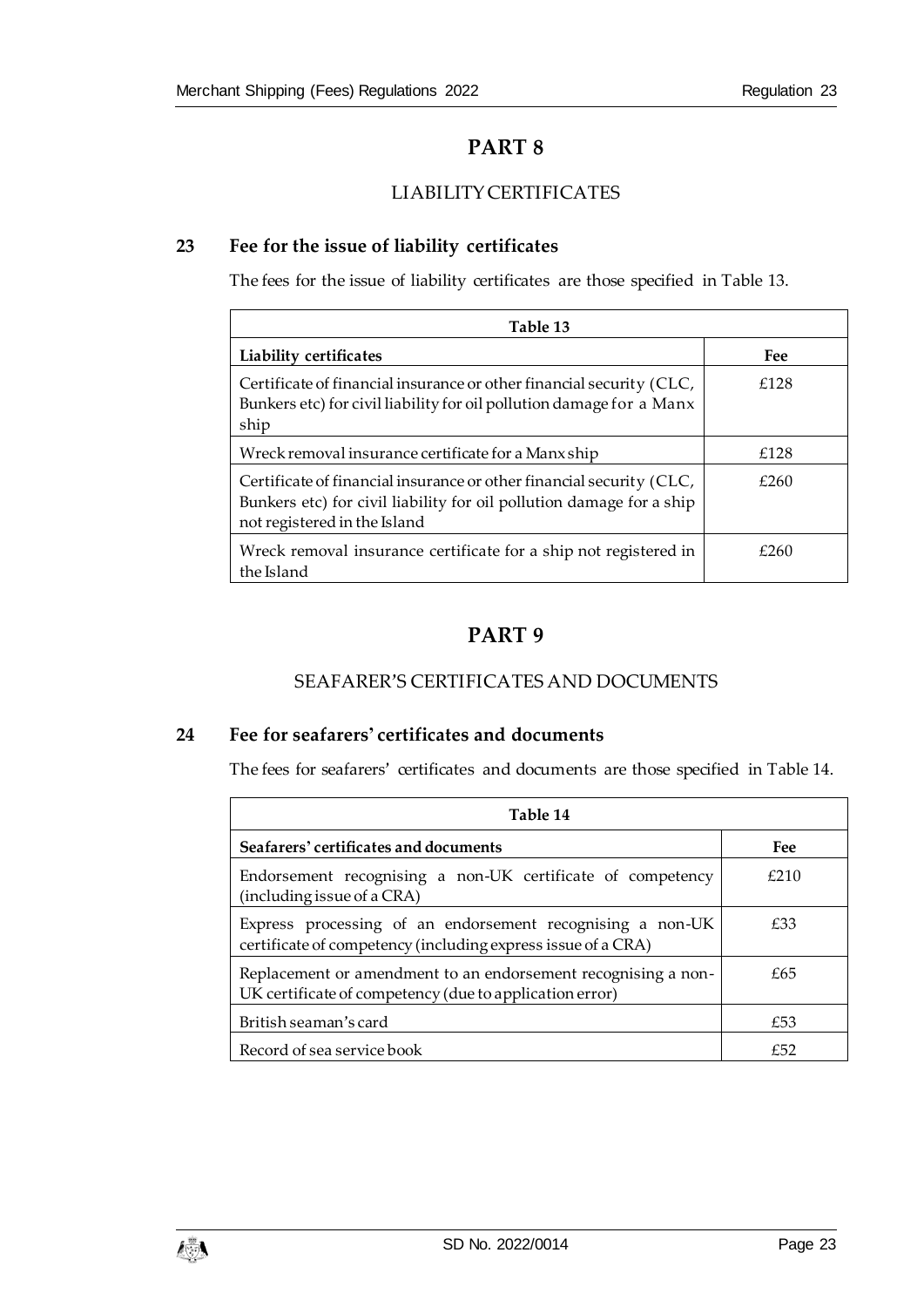# **PART 10**

#### REGISTRY FEES

# <span id="page-23-2"></span><span id="page-23-1"></span><span id="page-23-0"></span>**25 Fees for Registry services**

The fees in respect of, or in connection with, registration matters not referred to in Parts 2 to 9 are those specified in Table 15.

| Table 15                                                                                                                                         |                                                    |                    |               |                   |
|--------------------------------------------------------------------------------------------------------------------------------------------------|----------------------------------------------------|--------------------|---------------|-------------------|
| <b>Registry Fees</b>                                                                                                                             |                                                    |                    |               |                   |
|                                                                                                                                                  | Cargo ship,<br>commercial yacht,<br>passenger ship | Pleasure<br>vessel | Small<br>ship | Fishing<br>vessel |
| registration<br>First<br>simple<br>certificate<br>including<br>$\mathbf{a}$<br>of<br>registry or re-registration from<br>simple to full registry | N/A                                                | N/A                | N/A           | £59               |
| Granting permission for a Manx<br>ship to register in a compatible<br>registry other than in the Island<br>(demise out registration)             | £615                                               | N/A                | N/A           | N/A               |
| Transfer of ownership by bill of<br>sale or transmission                                                                                         | £250                                               | £225               | £38           | £59               |
| Register of mortgage                                                                                                                             | £250                                               | £225               | N/A           | £59               |
| Transfer of mortgage                                                                                                                             | £250                                               | £225               | N/A           | £59               |
| Discharge of mortgage                                                                                                                            | £250                                               | £225               | N/A           | £59               |
| Recording/noting mortgage of<br>intent                                                                                                           | £43                                                | £43                | N/A           | £43               |
| Vessel leaving the<br>Register<br>including<br>closure<br>documentation                                                                          | £370                                               | £65                | £43           | £43               |
| Change<br>the<br>registered<br>to<br>particulars                                                                                                 | £38                                                | £38                | £38           | £38               |
| Issue of first full certificate of<br>registry<br>(including<br>CSR if<br>applicable)                                                            | N/A                                                | £173               | £38           | £96               |
| <b>Transfer of Registry</b>                                                                                                                      | £780                                               | £173               | N/A           | N/A               |
| Issue of updated CSR and new<br>certificate of registry, including<br>change of particulars in Register                                          | £250                                               | N/A                | N/A           | N/A               |

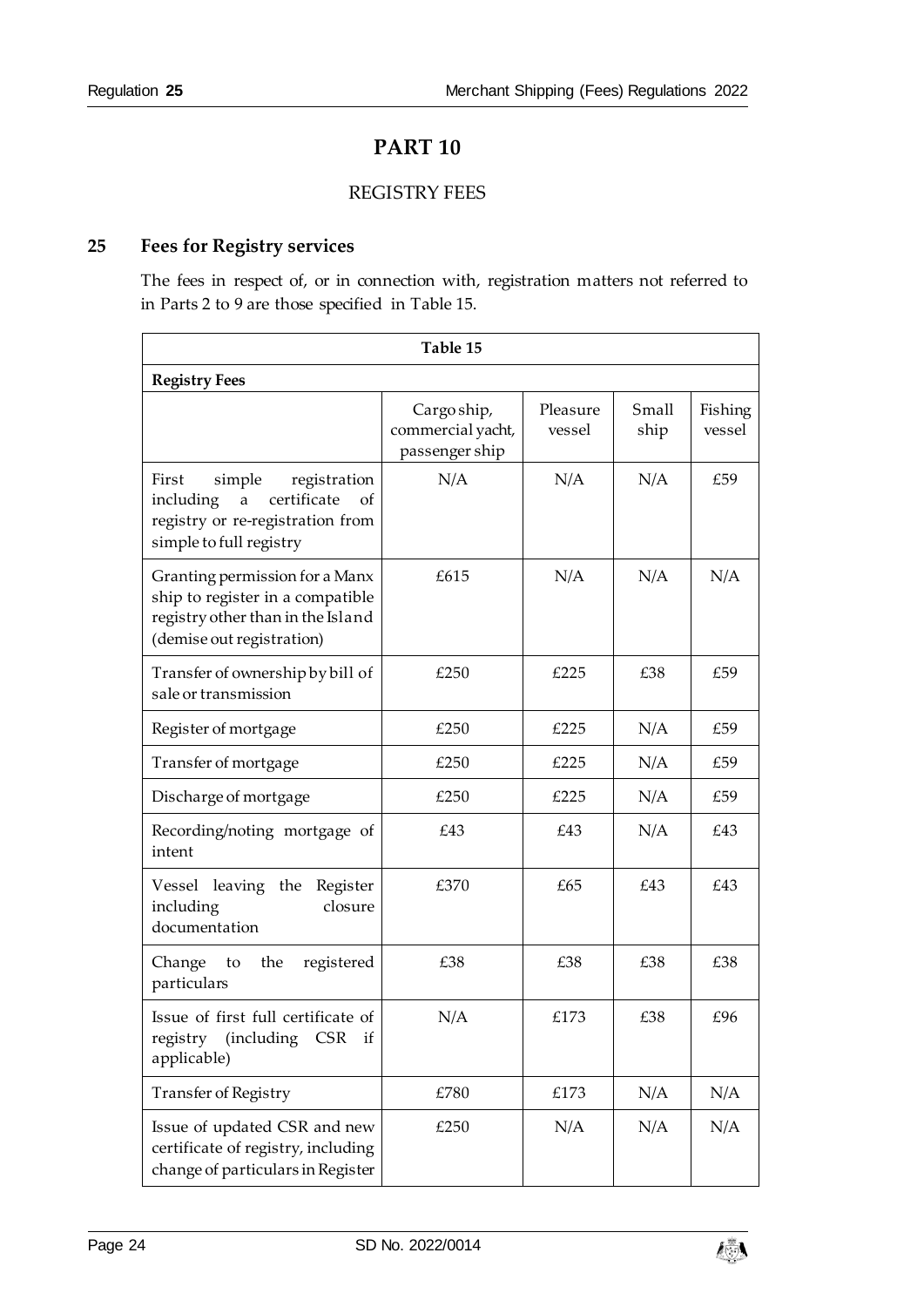| Table 15 continued                                                                                                                                         |                                                    |                    |               |                   |
|------------------------------------------------------------------------------------------------------------------------------------------------------------|----------------------------------------------------|--------------------|---------------|-------------------|
| <b>Registry Fees</b>                                                                                                                                       |                                                    |                    |               |                   |
|                                                                                                                                                            | Cargo ship,<br>commercial yacht,<br>passenger ship | Pleasure<br>vessel | Small<br>ship | Fishing<br>vessel |
| Change to the<br>registered<br>particulars and new certificate<br>of registry including renewal of<br>demise in registration on Part<br>IV of the Register | £96                                                | £96                | £38           | £38               |
| Replacement or duplicate<br>certificate of registry or a<br>certified copy of the certificate<br>of registry                                               | f96                                                | £96                | £38           | £38               |
| Issue of a transcript of the<br>particulars recorded in the<br>Register                                                                                    | £43                                                | £43                | £43           | £43               |
| Certified copy of a document                                                                                                                               | £43                                                | £43                | £43           | £43               |
| Letter from the Department<br>(upon request)                                                                                                               | £43                                                | £43                | £43           | £43               |
| Inspection of the particulars<br>recorded on the Register                                                                                                  | £23                                                | £23                | £23           | £23               |

# <span id="page-24-0"></span>**26 Revocation**

The Merchant Shipping (Fees) Regulations 2020<sup>5</sup> are revoked.

#### **MADE 19 JANUARY 2022**

**DR ALEX ALLINSON**

*Minister for Enterprise*

-

<sup>5</sup> SD2020/0106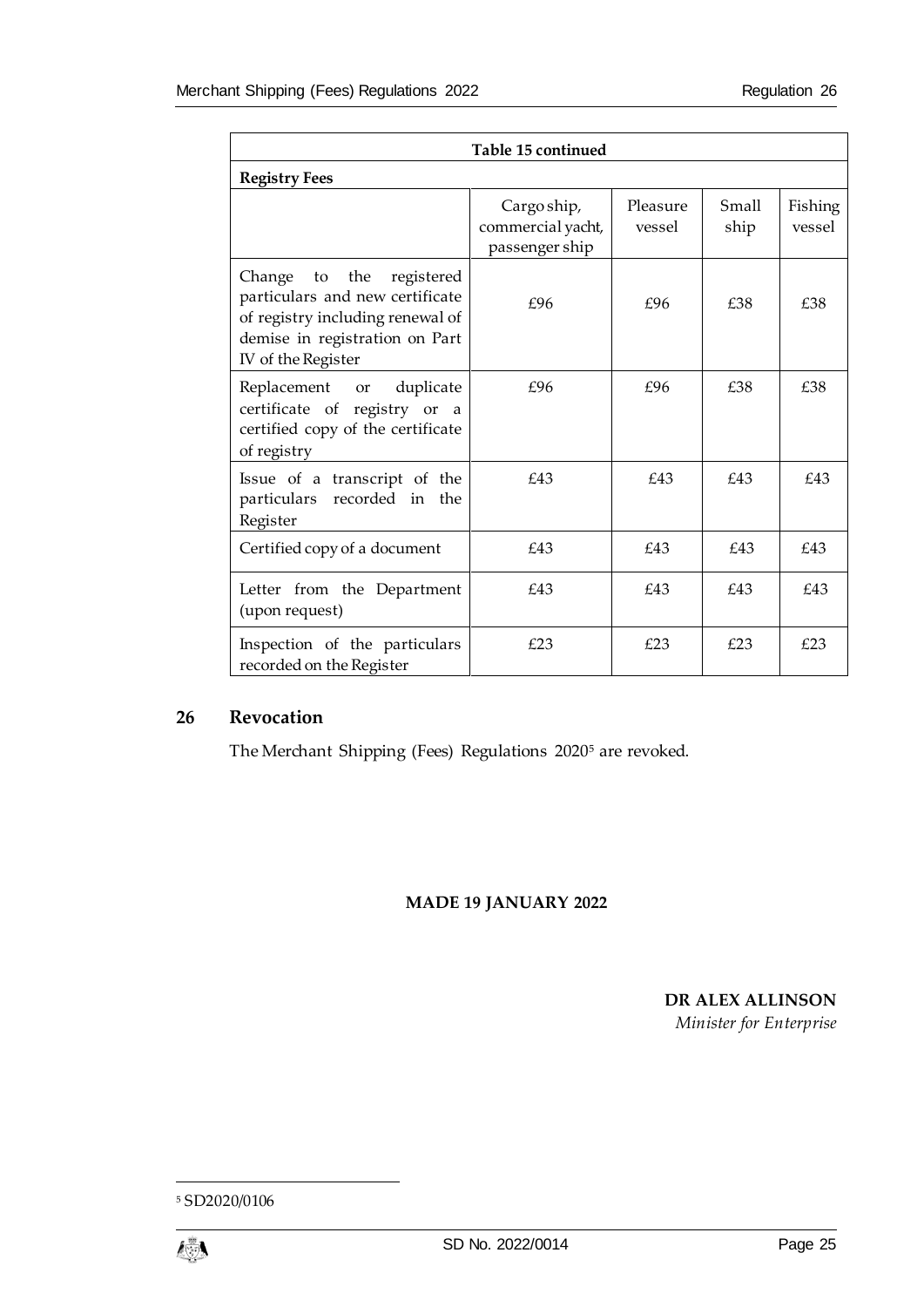#### **SCHEDULE 1**

<span id="page-25-1"></span><span id="page-25-0"></span>

| <b>Ship Type</b>       | <b>Ship Size</b>      | 1 April 2020 to 31<br>March 2025 | 1 April 2025<br>onwards |
|------------------------|-----------------------|----------------------------------|-------------------------|
| <b>Bulk Carrier</b>    | 20,000 DWT and above  | 30                               | >32                     |
|                        | $10,000 - 20,000$     | $0-30*$                          | $>0-32*$                |
| Gas Tanker             | 10,000 DWT and above  | 30                               | >32                     |
|                        | $2,000 - 10,000$ DWT  | $0-30*$                          | $>0-32*$                |
| Tanker                 | 20,000 DWT and above  | 30                               | >32                     |
|                        | $4,000 - 20,000$ DWT  | $0-30*$                          | $>0-32*$                |
| Container Ship         | 15,000 DWT and above  | 30                               | >32                     |
|                        | $10,000 - 15,000$ DWT | $0 - 30*$                        | $>0-32*$                |
| General Cargo          | 15,000 DWT and above  | 30                               | >32                     |
|                        | $3,000 - 15,000$ DWT  | $0-30*$                          | $>0-32*$                |
| Refrigerated           | 5,000 DWT and above   | 30                               | >32                     |
| Cargo Carrier          | $3,000 - 5,000$ DWT   | $0 - 30*$                        | $>0-32*$                |
| Combination<br>Carrier | 20,000 DWT and above  | 30                               | >32                     |
|                        | $4,000 - 20,000$ DWT  | $0 - 30*$                        | $>0-32*$                |

## **MARPOL ANNEX VI – EEDI REDUCTION FACTORS**

\*The reduction factor is to be linearly interpolated between the two values dependent upon ship size. The lower value of the reduction factor is to be applied to the smaller ship size.

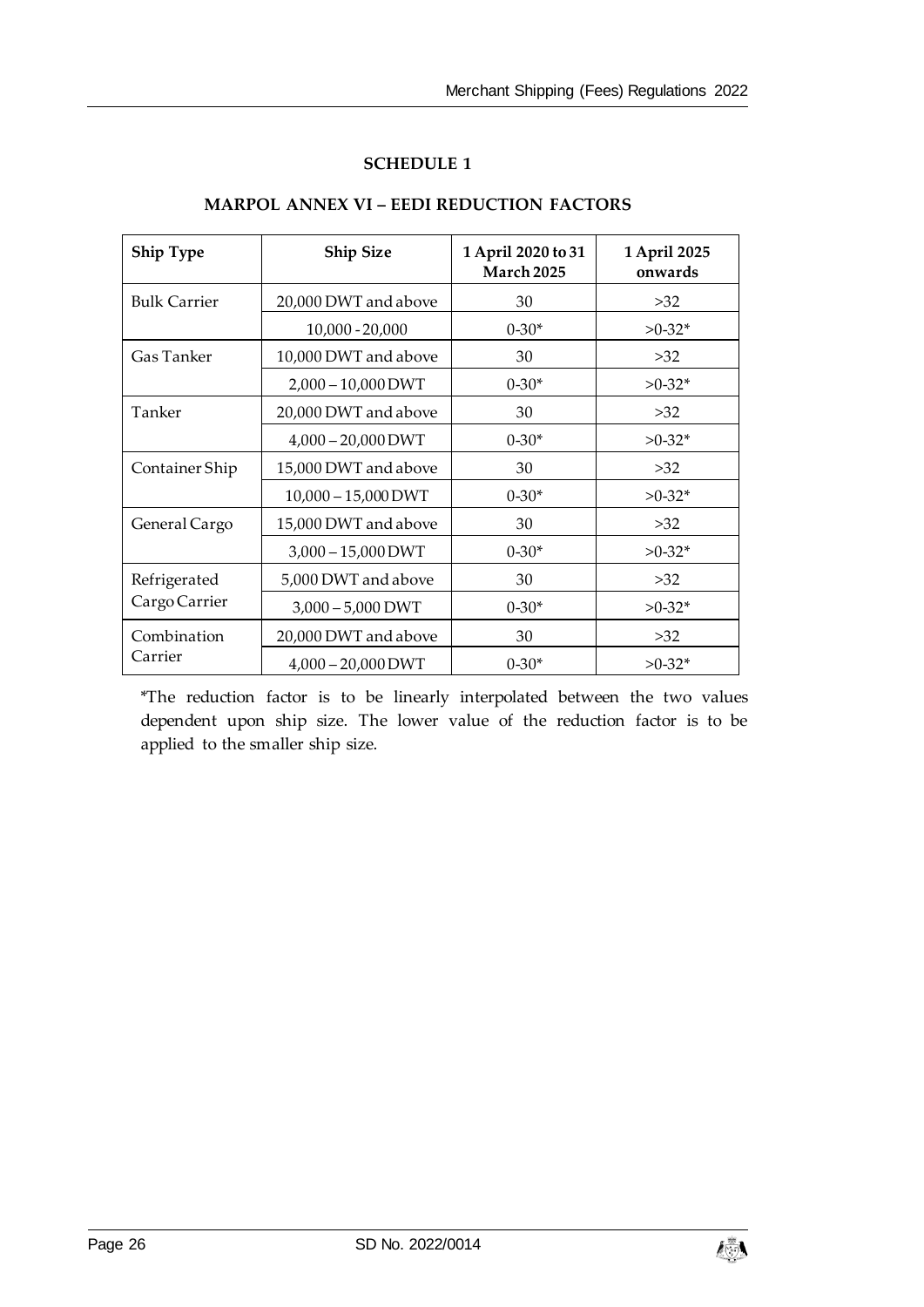

<span id="page-26-1"></span><span id="page-26-0"></span>